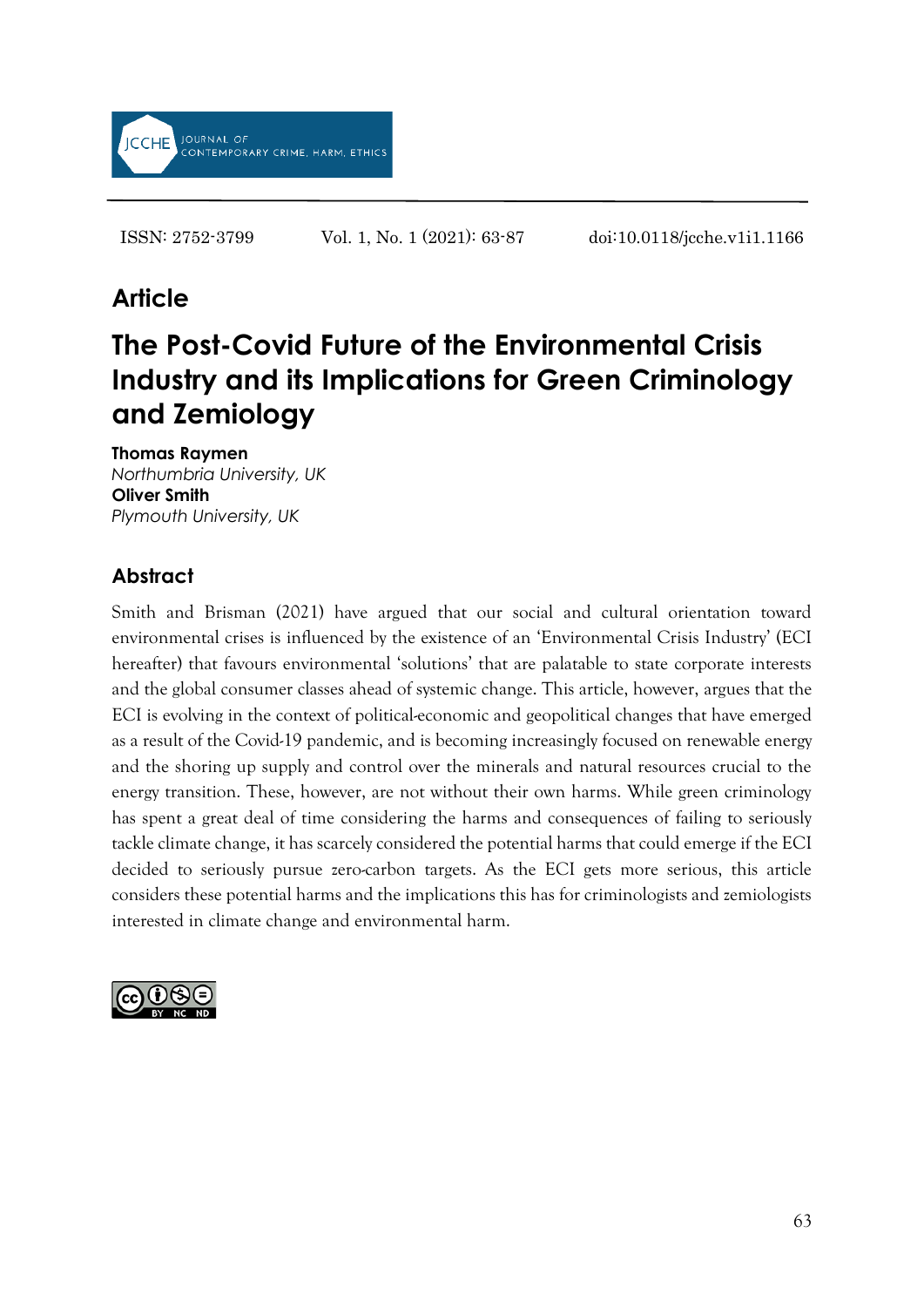## **Introduction**

We write this article amid events that put beyond doubt any question that we are experiencing environmental crises on several fronts. Unprecedented wildfires in Siberia, calamitous floods in Germany and Belgium, and 'heat domes' ravaging the Canadian coastline dominate the environmental news. Despite unequivocal evidence from climate scientists and endless awardwinning television documentaries and celebrity endorsements, little meaningful change appears to have occurred over the last several decades, and for many environmentalists we are still hurtling toward environmental disaster.

Smith and Brisman (2021) have argued that our social and cultural orientation toward environmental crises is influenced by the existence of an 'Environmental Crisis Industry' (ECI hereafter) that favours environmental 'solutions' that are palatable to state corporate interests and the global consumer classes ahead of systemic change. The ECI is loosely defined as a 'convoluted and chaotic assemblage of media, government, and corporate interests that epitomizes a neoliberal apparatus comprising political actors, corporations and organizations, aided and abetted by charities and career academics that, in combination, close the loop on the creation and absolution of the anxiety of inaction in relation to environmental crisis (ibid. 3). Narratives are generated around environmental issues by a range of actors by providing imagery, infographics, and soundbites to create new forms of eco-anxiety that have the capacity to negatively impact our lives. The very same actors then offer up a series of responses to these crises that promise to lead us from the brink of extinction and bring an end to our anxiety. In truth, such responses target the low-hanging fruit of climate change and environmental harm. Typically, the solutions endorsed by the ECI revolve around green consumerism and small-scale community activism; easy wins of government legislation around plastic use; and a 'technosalvation' that assures us that new technologies will be developed to counter or reverse environmental harms.

Rendered complicit by the connections made between our consumer habits and the devastation on our screens, we vow to shop more ethically and consider buying an electric vehicle or a bamboo toothbrush. We applaud governmental decisions to tax plastic bags and relish the opportunity to mitigate the harm of our travel through carbon offset schemes. These environmentally sympathetic decisions accrue admiration from friends, colleagues and online followers, providing us with a sense of identity and assuaging our guilt and anxiety by assuring us that we are making a difference and are on the right side of history.

In reality, engagement with the ECI has done little to impact the underpinning dynamics of global capitalism or climate change. Neoliberal political economy and consumer culture has remained broadly unaffected, while engagement with green consumer markets legitimates some of the worst aspects of consumerism rather than threatening them. The Covid-19 pandemic has exposed the gross insufficiency of the measures put forward by the ECI. Lockdown measures around the world brought commercial flights to a grinding halt. With stay-at-home orders and large numbers working from home, the number of car journeys reduced dramatically. Carbon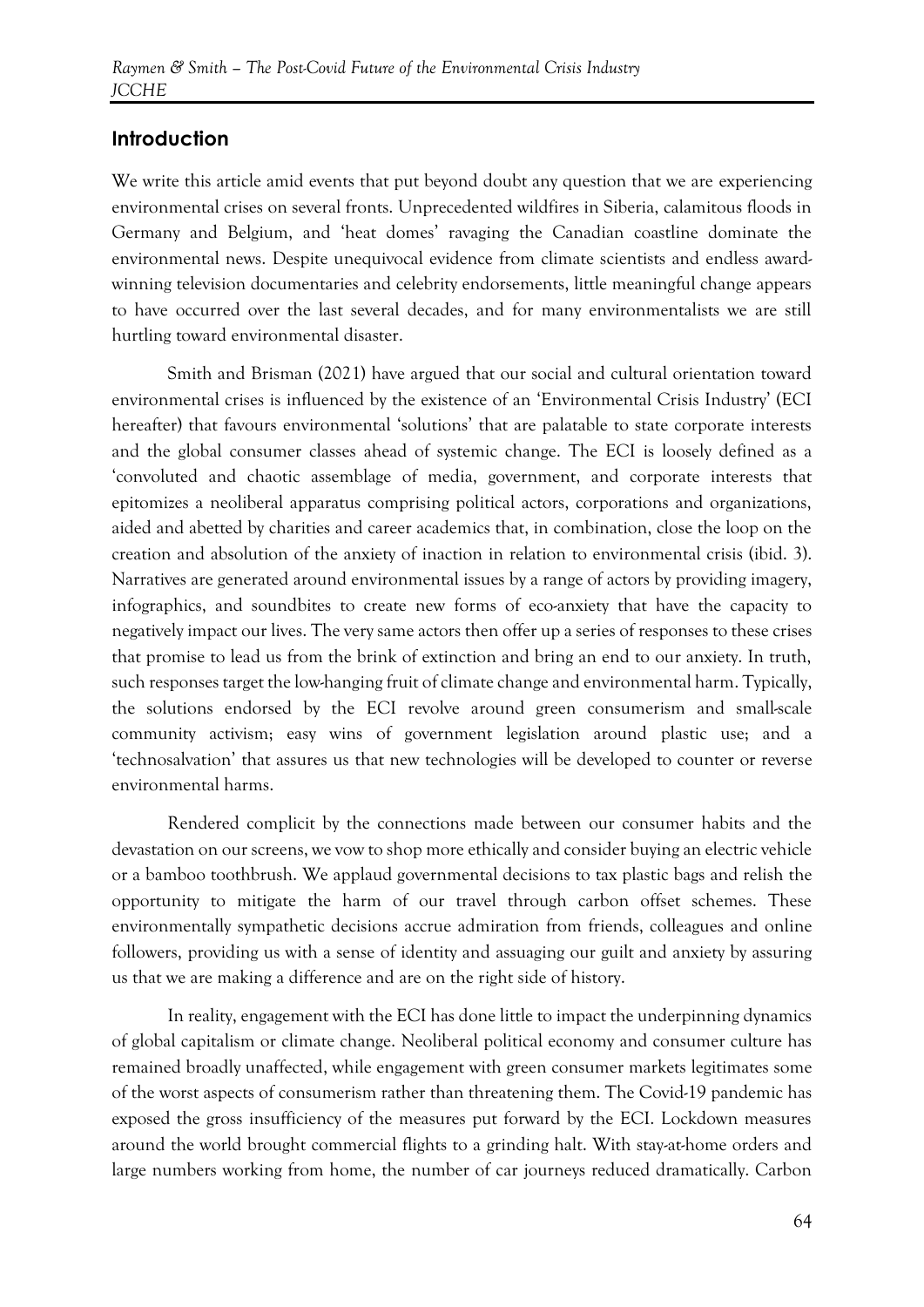emissions from commercial airlines declined from 905 million tonnes in 2019 to 495 million tonnes 2020, a single year decrease of 45.3% (IATA, 2021). Outside of the Covid-19 pandemic, such measures would be among the most drastic and authoritarian environmental policies imaginable. Yet this still only amounted to an 8% reduction in global carbon emissions (IEA, 2020). While this is the largest annual reduction of carbon emissions on record, it is only just above the annual 7.6% reduction that the United Nations Environment Programme (2019) believes is required over the next decade to stay below the 1.5<sup>°</sup>C global temperature increase. The reason for this being that some of the usual targets of the ECI, such as air and car travel, are not among the biggest emitters. The electricity required to work from home, power our various electronic devices, and store our data generates just as much CO2, if not more. 'Even unprecedented and draconian lockdowns with a third of the world population confined to their homes came nowhere near to being a viable decarbonization strategy' (Schwab and Malleret, 2020: 141).

However, we cannot assume that the environmental crisis industry will, by default, continue in limiting itself to individualised feel-good solutions that assuage our anxiety and guilt while remaining entirely ineffective. The Covid-19 outbreak has opened a number of fissures in the current social and economic fabric and has exposed the fragility of our commitment to meaningful levels of behavioural change. Campaigns and legislation to reduce our use of plastic were rapidly jettisoned as supermarkets once again embraced plastic packaging and erected miles of PVC screens in bars and retail stores, while many of us who might previously have eschewed a plastic disposable coffee cup filled our shopping trolleys with throwaway PPE. Simultaneously, there appears to be a concerted shift toward technosalvation with increased public investment and government intervention in green infrastructure, renewable energy and, perhaps most importantly, a concerted effort to claw back control over the most crucial minerals for a 'green' energy transition. As we intend to show, the ECI's targets are becoming loftier. The push to substantially increase the share of renewable energy and take meaningful steps toward a 'green' energy transition is real, and the political-economic and geopolitical transformations surrounding these targets make them more achievable (and market friendly) than they have been previously.

Whether or not these measures are *sufficient* is an entirely different argument. But they are significant. Consequently, we should avoid an infantile postmodern cynicism in which our analytical efforts are limited to a default tendency to dismiss all policy changes as meaningless rhetoric. Even if these developments are ultimately insufficient in the battle against climate change, they nevertheless raise important questions which require analytical adaptability from green criminologists and zemiologists.

In the first part of this article we will outline the reasoning behind our contentions above by examining how the Covid-19 pandemic has set in motion political-economic changes, accelerated pre-existing trends, and sharpened certain geopolitical tensions in ways that have significant consequences for the environmental crisis industry. First, we examine how the pandemic has prompted many sovereign currency issuing nation-states to abandon many of the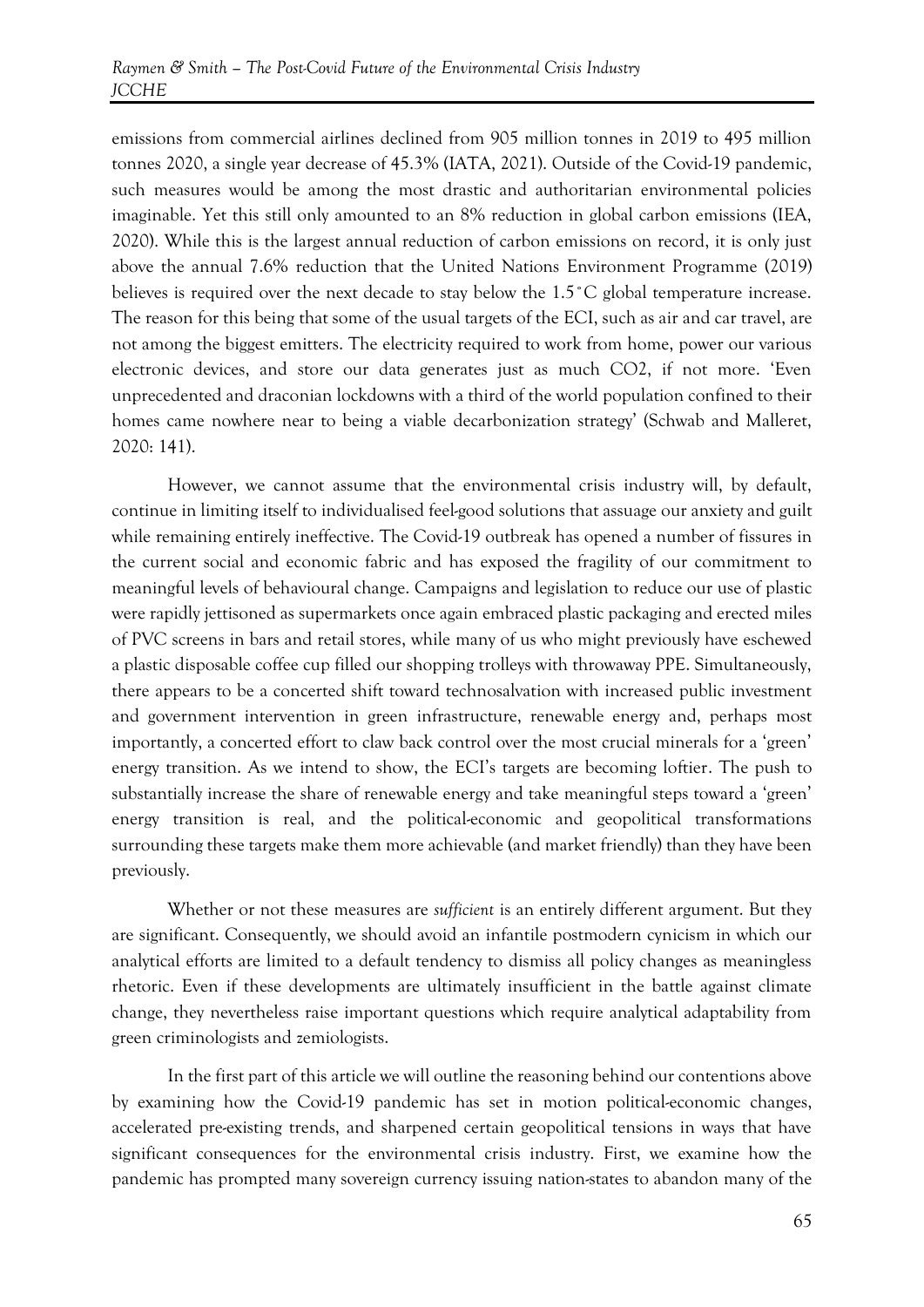central tenets of neoliberalism, particularly those regarding fiscal and monetary policy (Fazi, 2020; Hochuli et. al, 2021; Jäger, and Zamora, 2021). While it is still early days, there are signs to suggest that this shift away from neoliberal economic orthodoxy is not a mere emergency measure but will be selectively sustained as governments across the world attempt to fumble their way out of the pandemic. Relatedly, as the global economy attempts to recover from the pandemic, many of capitalism's political and economic elites have suggested that the time has come for a 'Great Reset' of the global economy that will usher in a Fourth Industrial Revolution geared around digital technology, green industries, deglobalisation and the shortening of supply chains (Schwab, 2016; 2018; Schwab and Malleret, 2020). Numerous heads of state and governments are openly advocating a 'green industrial revolution' as being central to the challenge of 'building back better' from the economic shock of the Covid-19 pandemic. The term 'energy transition' is now being openly used in shareholder reports and mass media interviews by politicians and corporate energy giants. Furthermore, the pandemic revealed the fragility of the elongated, just-in-time supply chains that have been a feature of globalist neoliberalism and have left deindustrialised Western states in highly precarious positions, particularly when it comes to essential goods and resources.

This latter point is particularly pertinent as we turn our attention to the importance of a range of metals and rare earth elements (REEs) for the energy transition, the fight against climate change, and the evolving ECI. In addition to being vital to military defence technologies and the electronics industry, REEs are also essential components for solar panels, wind turbines, and batteries to store energy and power things such as electric vehicles (EVs) (Abraham, 2015; Pitron, 2020). Consequently, the success of the energy transition and the so-called 'fourth industrial revolution' largely hinges upon the establishment of stable supply chains for these vital resources. However, China has established an overwhelmingly dominant position in this market in recent decades, holding a near monopoly over the extraction, processing, and exportation of these natural resources. This dominant position significantly enhances China's geopolitical influence, with concerns around their ability to effectively hold the global supply of REEs hostage as a new geopolitical trump card bringing significant uncertainty and potential volatility to the ECI and other markets reliant on REEs (MacDonald, 2021). Given the significant financial expense and legal and environmental complexities in establishing a foothold in the market for REEs – and returning to the shift away from neoliberal economic policy – we explore how Western governments such as the UK and US are leveraging monetary and fiscal policy to invest public funds in green infrastructure and green technology industries in order to 'address shortfalls in the provision of private finance to make projects happen that would otherwise not have had the necessary support' (HM Treasury, 2021: 4).

In the second part of this article, we consider the implications of these developments for green criminology. A somewhat neglected but undeniable reality is that mining is an essential pre-requisite for the drive to achieve net zero carbon emissions and a 'green energy transition' (Abraham, 2015; Hund et. al, 2020; IEA, 2021a; Pitron, 2020; World Bank Group, 2017). Significant reductions in carbon emissions and the shift toward these 'greener' forms of energy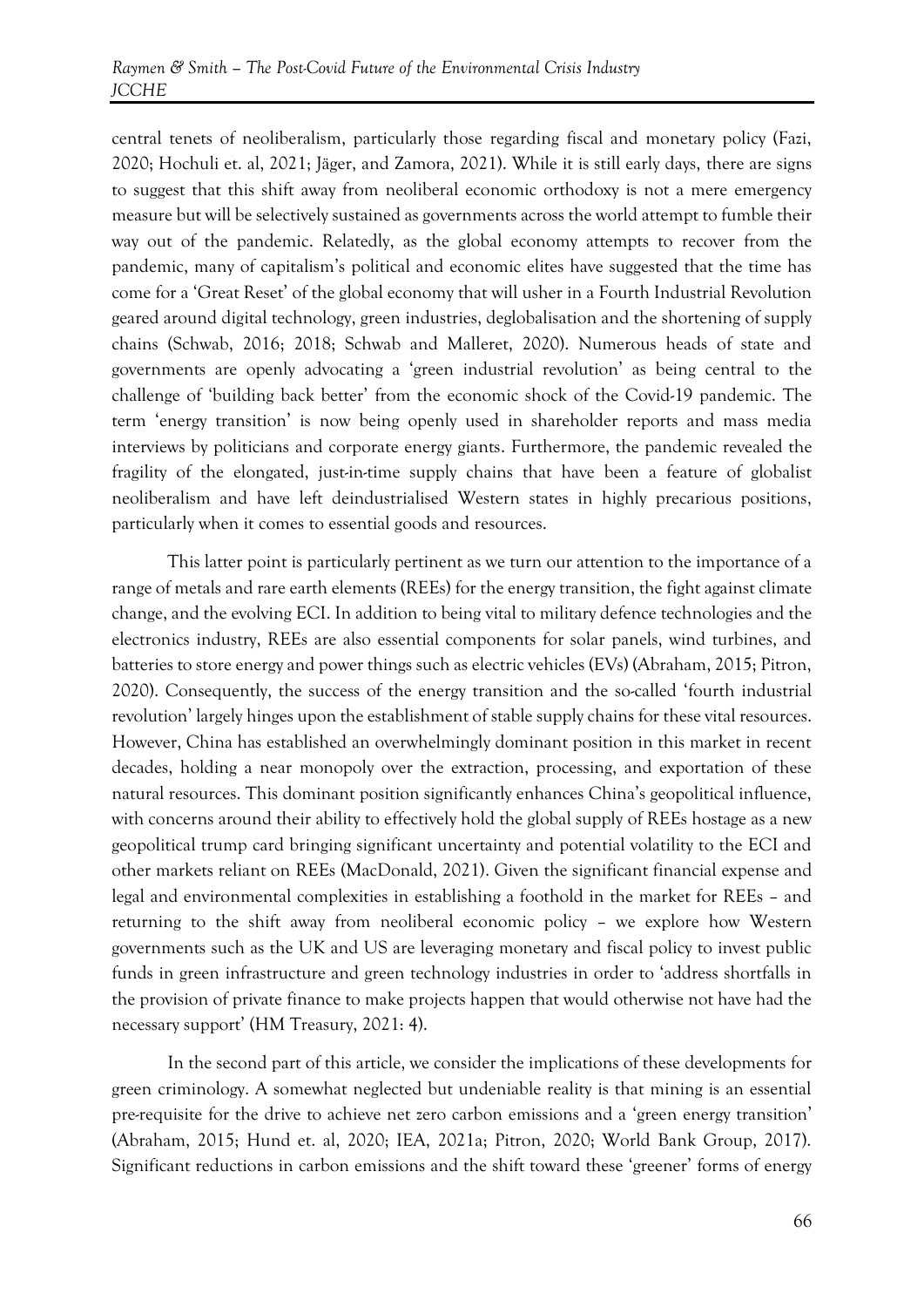therefore necessitate not just the continuation of mining, but a substantial *increase* in the mining of these metals, minerals and REEs in order to meet demand. But mining is an inherently dirty business irrespective of what is being extracted, and the mining, processing, and refinement of REEs in particular is extremely energy-intensive, pollutive, and destructive to the natural environment and local populations in ways that are distributed unevenly along existing lines of global inequality (Pitron, 2020). This basic and seemingly unavoidable contradiction – that combatting climate change and achieving 'green' societies and energy infrastructures is necessarily built upon mining, environmental destruction, and pollution – poses some difficult political, ethical, and policy conundrums for those who critically study environmental harm and climate change.

*Where* and *who* is mining and processing these vital resources for the energy transition are also crucial questions for a variety of environmental and human rights reasons that are of significant interest to green criminology and zemiology. The major players in the mining of REEs have extremely dubious track records when it comes to human and workers' rights, and the geographic areas in which REEs are found in high enough concentrations to be mined profitably tend to be in South America, Africa, China, and other parts of Asia where global inequalities and forms of exploitation can be exacerbated and intensified and environmental regulations have historically been lax, poorly enforced, or both. In all of these locations, illegal mining operations also make up a significant proportion of the global supply of REEs, complicating matters further in ways that should be of central importance to green criminology (Lee and Wen, 2018). Furthermore, as the ECI becomes increasingly entangled with geopolitics (Harasim, 2020; Pitron, 2020), green criminology must also broaden its gaze to consider the harms, violence, and corruption that emerges from such resource wars, geopolitical jockeying, and industrial change.

Therefore, while green criminology has invested a lot of time and energy analysing the harms that will occur through failing to tackle the climate crisis; now it seems that green criminologists must also take into consideration the potential harms involved in actively *combatting* climate change. Who and what is harmed in the process, what is the severity of these harms, what new inequalities will be created in the process, and how can they be avoided? Expressions of outrage and dismay over the failure of political and business elites to take climate change seriously and laying blame at the door of neoliberalism is no longer sufficient for a truly critical green criminology, if it ever was in the first place. The emerging picture that we paint in this article is far more complex and will require green criminology to adjust and adapt its analytical lens in accordance with events unfolding in reality.

## **The End of the End of History**

For our purposes in this article, one of the most significant outcomes of the Covid-19 pandemic was that it revealed the fundamental falsity of many central pillars of neoliberal political and economic thought (Fazi, 2020). The first and most significant pillars to fall were the interlinked ideas that there is 1) a scarcity of money; 2) that taxes fund public spending; and 3) that removing the alleged independence of central banks to control the supply of money and subordinating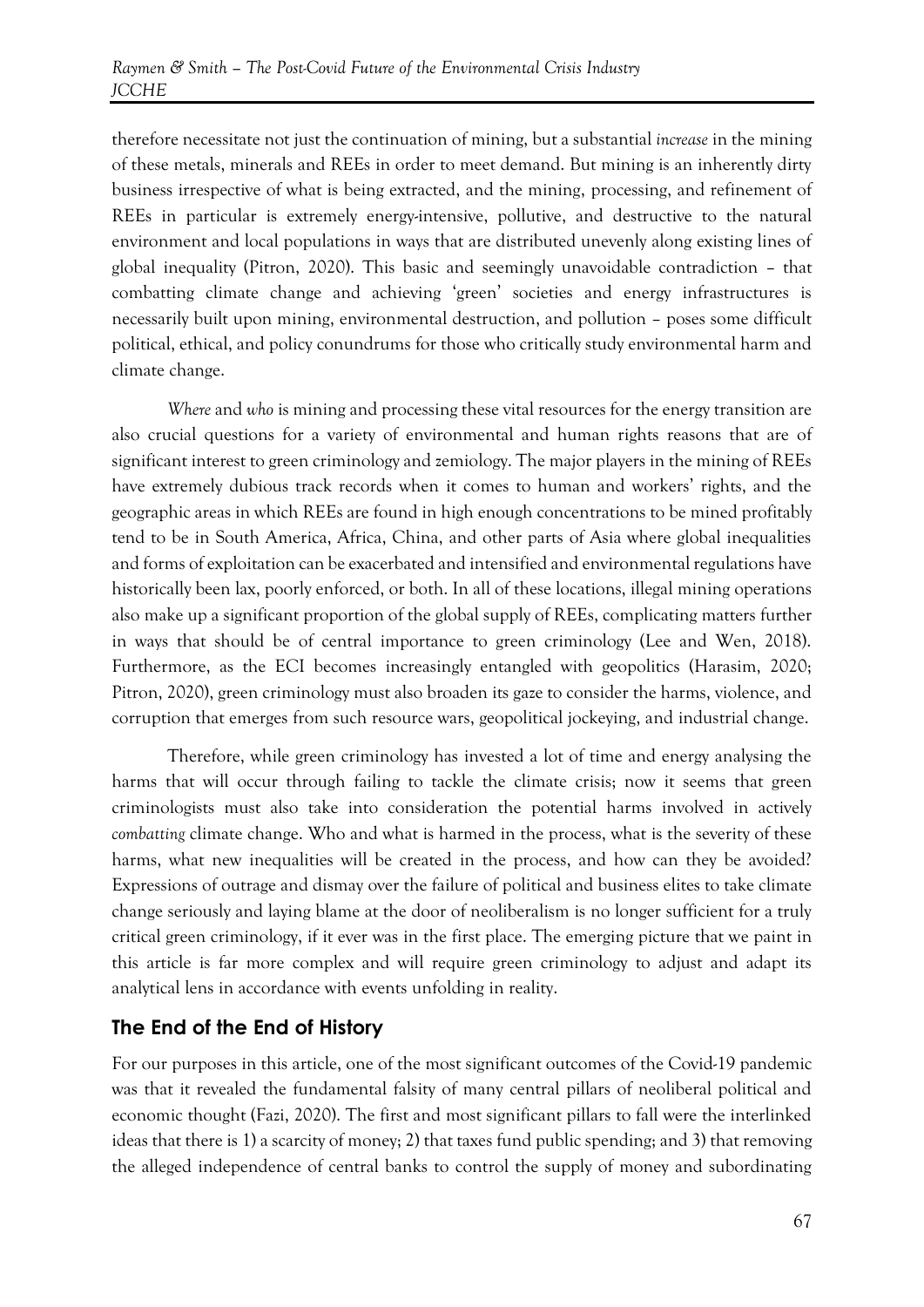monetary policy (i.e. how much money is in the economy and issued by the central bank) to fiscal policy (i.e. government spending) would lead to runaway hyper-inflation that would be reminiscent of Weimar Republic Germany in the 1920s. For decades these pillars of neoliberal economic policy have justified reduced public expenditure, the privatisation of public services, and brutal austerity cuts. To depoliticise austerity it was frequently reasserted by politicians and economic commentators that these measures were not ideological choices. While they were unpleasant and unfortunate, they were a necessary and unavoidable factual reality of the economic and fiscal position in which we found ourselves. Utilising the notion that taxes pay for public spending through the use of the now commonplace term "taxpayers' money", successive governments operated according to the household budget analogy (Mitchell and Fazi, 2017). Governments could not spend more than they had coming in through tax revenue, and therefore had to 'balance the budget' either through reducing public spending or raising taxes. Every instance of progressive or redistributive government spending was met with the same question: *'How are you going to pay for it?'* Even the most allegedly 'radical' political manifestos in British political history, such as that put forward by the Corbyn-led Labour Party, adhered to the 'fiscal credibility' rule that any government spending must be balanced by a hike in taxes (BBC, 2016).

Proponents of Modern Monetary Theory (MMT) have been attempting to challenge this narrative for some time and cut through these ideological falsehoods to provide a more accurate description of how modern monetary systems actually work<sup>i</sup> (Kelton 2015; 2020; Mitchell and Fazi, 2017; Mitchell and Wray, 2016; and Tcherneva, 2020; Winlow and Hall, 2019). Their basic argument is that for many countries there is no scarcity of money. Nations such as the United States, United Kingdom, Australia, Japan, and many others are *sovereign currency issuers*. In simple terms, this means that these nations' central banks – such as the Bank of England in the UK or the Federal Reserve in the United States – hold a monopoly on the legal power to issue and create their nation's currency, and because of this power any nation that issues its own currency can never 'run out' of that currency. On the contrary, it has an infinite supply of its own currency. Whenever a government wants to spend the central bank simply issues the currency to enable it to do so, adding numbers to a balance account. Taxes, therefore, do not fund public spending and governments do not have to wait to 'raise money' in taxes before they can spend. If central banks 'create' currency by issuing more of it, then taxation simply 'destroys' money and removes it from the economy; and one of the key purposes of taxation, among other things, is to create *demand* for currency.

This is logical when one thinks about things a little closer. Given that central banks hold a monopoly on the legal creation of their currency, they have to first issue currency before individuals can use it to pay their taxes. Theoretically, therefore, a government can buy anything it wants that is for sale in that currency, and is limited only by the availability of land, materials, labour, and knowledge – in essence the productive capacity of its economy. It is only when a government exceeds this 'internal speed limit' of its economy at which inflation becomes a problem. But MMT proponents argue that what successive governments have done is to erroneously treat currency *issuing* governments like currency *users* – individuals, households,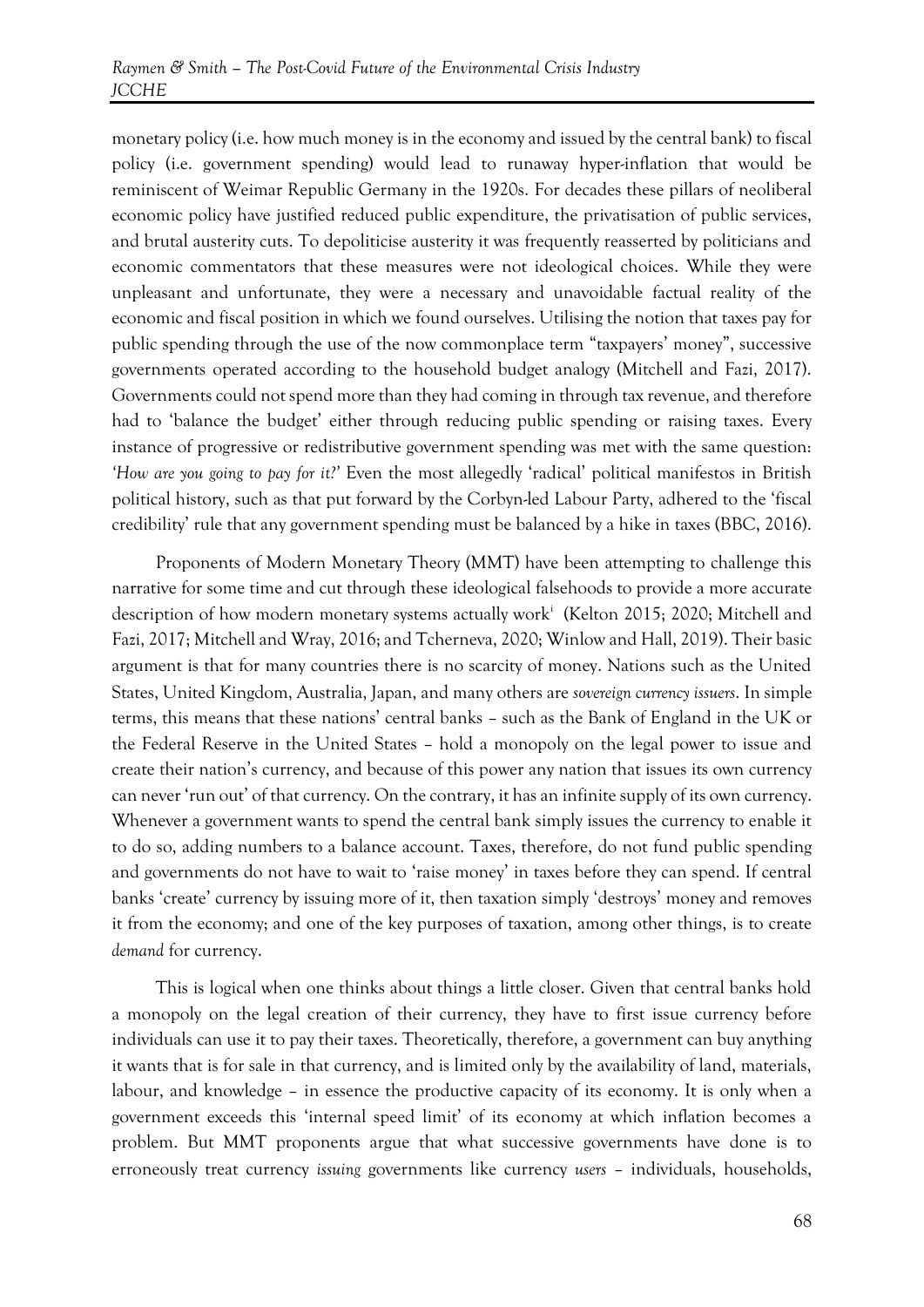business and so on – who do not have this power to create money and have to work, save, or borrow in order to find money to spend. Because sovereign currency issuers can issue the currency and never have the problem of 'finding' money, they do not (and should not) behave like currency users.

The response of governments from all over the world to the Covid-19 pandemic effectively vindicated the arguments of MMT. After decades of declaring that 'there is no money', that taxes fund public spending, and that the state has no source of money other than taxpayers' money, governments across the world all of a sudden had vast sums of money at their disposal to spend on a variety of measures to fight the challenges posed by the coronavirus pandemic; and they had this money at their disposal at precisely the moment when tax revenue was shrinking at unprecedented rates. As of May 2021, the British government spent  $£64$  billion on the furlough scheme to cover the wages of workers whose jobs were affected by lockdown restrictions. In total, between April 2020 and April 2021, the British government spent £299 billion, the highest figure since records began in 1946. The United States similarly spent in excess of \$4.5 trillion dollars in response to the pandemic, and other governments around the world have engaged in prolonged periods of significant spending, while inflation has remained low<sup>ii</sup>, sitting at only 0.7% in the UK as of February 2021. As the executive chairman and co-founder of the World Economic Forum, Klaus Schwab, has written:

Measures that would have seemed inconceivable prior to the pandemic may well become standard around the world as governments try to prevent the economic recession from turning into a catastrophic depression […] All these changes are altering the rules of the economic and monetary policy "game". The artificial barrier that makes monetary and fiscal authorities independent from each other has now been dismantled, with central bankers becoming subservient to elected politicians. It is now conceivable that, in the future, government will try to wield its influences over central banks to finance major public projects, such as an infrastructure or green investment fund. (Schwab and Malleret, 2020: 67)<sup>iii</sup>

We have been here before, of course. In 2007/8, governments leveraged the power of central banks in an emergency fashion to provide government bailouts to over-exposed banks in the global financial crisis. But Schwab and Malleret's prediction that big government spending will be a continued feature of fiscal and monetary policy, rather than a mere emergency measure, appears to be correct. Shortly after taking office, US President Joe Biden announced a \$1.9 trillion stimulus package. While the furlough schemes were effectively a trial of a universal basic income (UBI), Germany has explicitly trialled a UBI, and one is being discussed in Wales. Under this proposed trial, each adult would receive £11,106 per annum and each child would receive £6,264 per annum which would be paid to their parent or guardian.

Along more environmental lines, the British government launched the UK Infrastructure Bank (UKIB) in June 2021 with an initial financial capacity of £22 billion that is projected to rise significantly in the years to follow. The UKIB's explicitly stated objective is to help tackle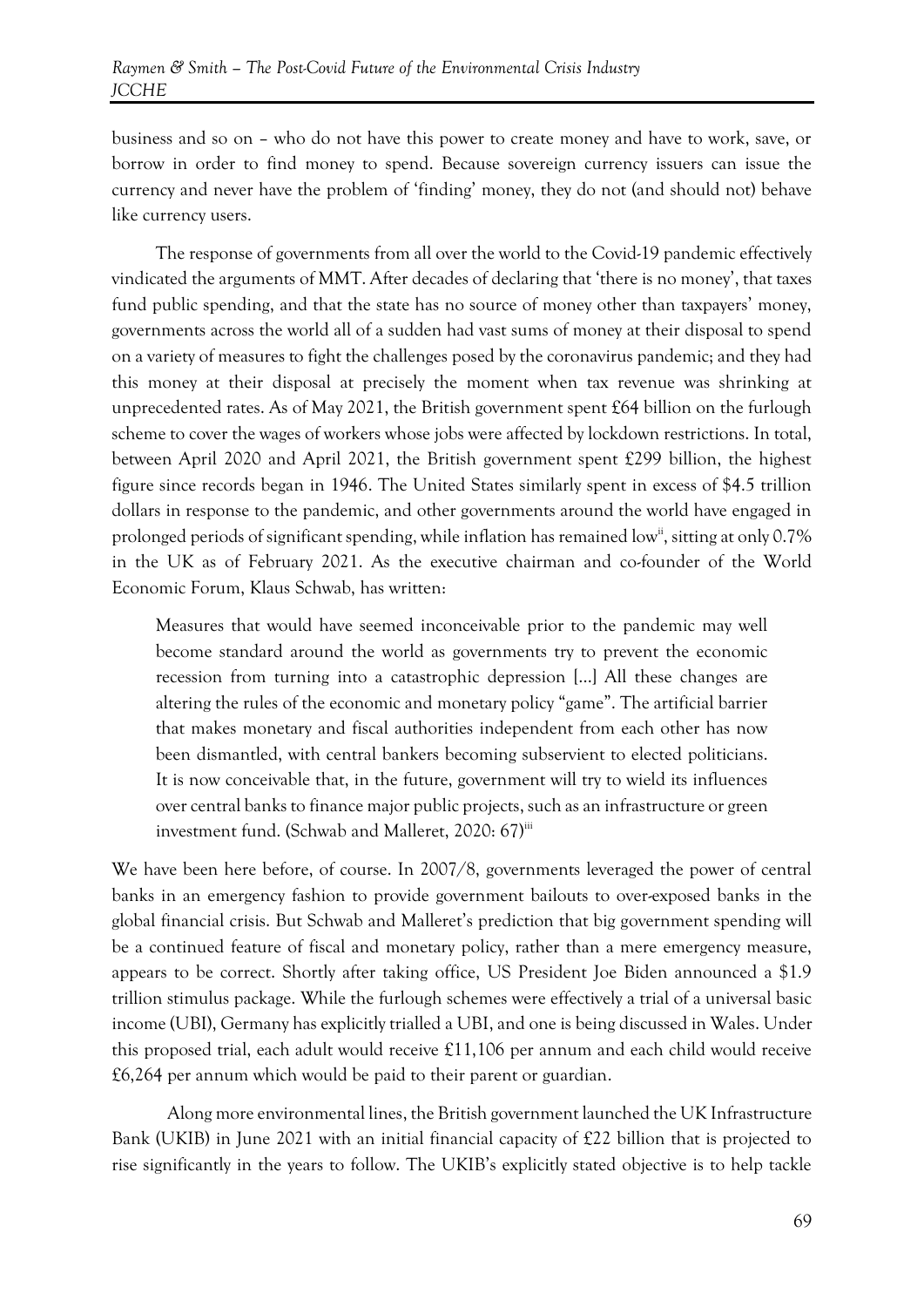climate change and achieve net zero targets by 2050 and a number of other ambitious targets that have been set by the British government along the way. In April 2021, the British government made a legally bindingiv commitment to reduce carbon emissions by 78% by 2035 compared to 1990 levels (equivalent to a 60% reduction on today's levels); a world-leading target that is actually in keeping with the Climate Change Committee's recommendations for the sixth carbon budget. During the pandemic, they also announced that a ban on the sale of petrol and diesel cars would come into effect in 2030 – ten years earlier than the original ban which was set to take effect in 2040 – a law which would require the automotive industry to significantly accelerate electric vehicle production in the coming years. The UKIB intends to contribute to meeting these goals by allocating £12 billion for cornerstone investment, loans, and equity for green infrastructure projects, in addition to offering up to £10 billion in guarantees for high-risk projects in an effort to try and 'crowd-in' private finance and kick-start new sectors in green technology and infrastructure<sup>v</sup>. Underpinning the rationale behind the UKIB is a recognition that while "much of [UK] infrastructure is financed, built, operated and maintained by the private sector…the private sector cannot always shoulder the burden alone" (HM Treasury, 2021: 2). While there are "significant pools of private finance" to invest in green infrastructure projects, "there can be a mismatch between market appetite and the risk profile of projects" (ibid, 8). Infrastructure projects are notoriously susceptible to market failure and under-investment due to the long-term nature of such projects and the complexities involved. On its own, the private sector simply won't take the risks at a meaningful scale. The purpose of the UKIB, therefore, is to "address shortfalls in the provision of private finance to make projects happen that would otherwise not have had the necessary support" and, "[a]cting as a cornerstone investor, it will leverage private sector finance into underdeveloped or challenging markets" (ibid, 4).

Similarly in the US, the federally funded International Development Finance Corporation (DFC) has invested \$25 million in the UK-based mining investment firm TechMet (Sanderson, 2020), who invest in mining projects for metals and rare earth elements that are key to the energy transition and now count the US government as its biggest investor. The US have also awarded \$30.4 million to Australia's Lynas Rare Earths Ltd. – the largest rare earths mining and processing company outside of China – to build a Texas-based facility for the processing of rare earth elements that are indispensable resources for the transition toward low-carbon or 'renewable' energy sources. This state of affairs is almost a reversal of traditional neoliberal publicprivate partnerships – such as private finance initiatives (PFI) in the UK – where private companies handled the initial costs of a project to alleviate government spending, and then leased the project to the government in return for a profitable repayment at a later date. Through subordinating monetary to fiscal policy, governments (via central banks) now appear to be taking on the role of financiers – a friendly bank manager for the Environmental Crisis Industry.

Such actions are consistent with calls from numerous political and economic elites to take the opportunity provided by the Covid-19 pandemic to institute a 'Great Reset' of the global economy, and usher in a fourth industrial revolution that centres around a 'green industrial revolution'. Klaus Schwab, the founder and executive chairman of the World Economic Forum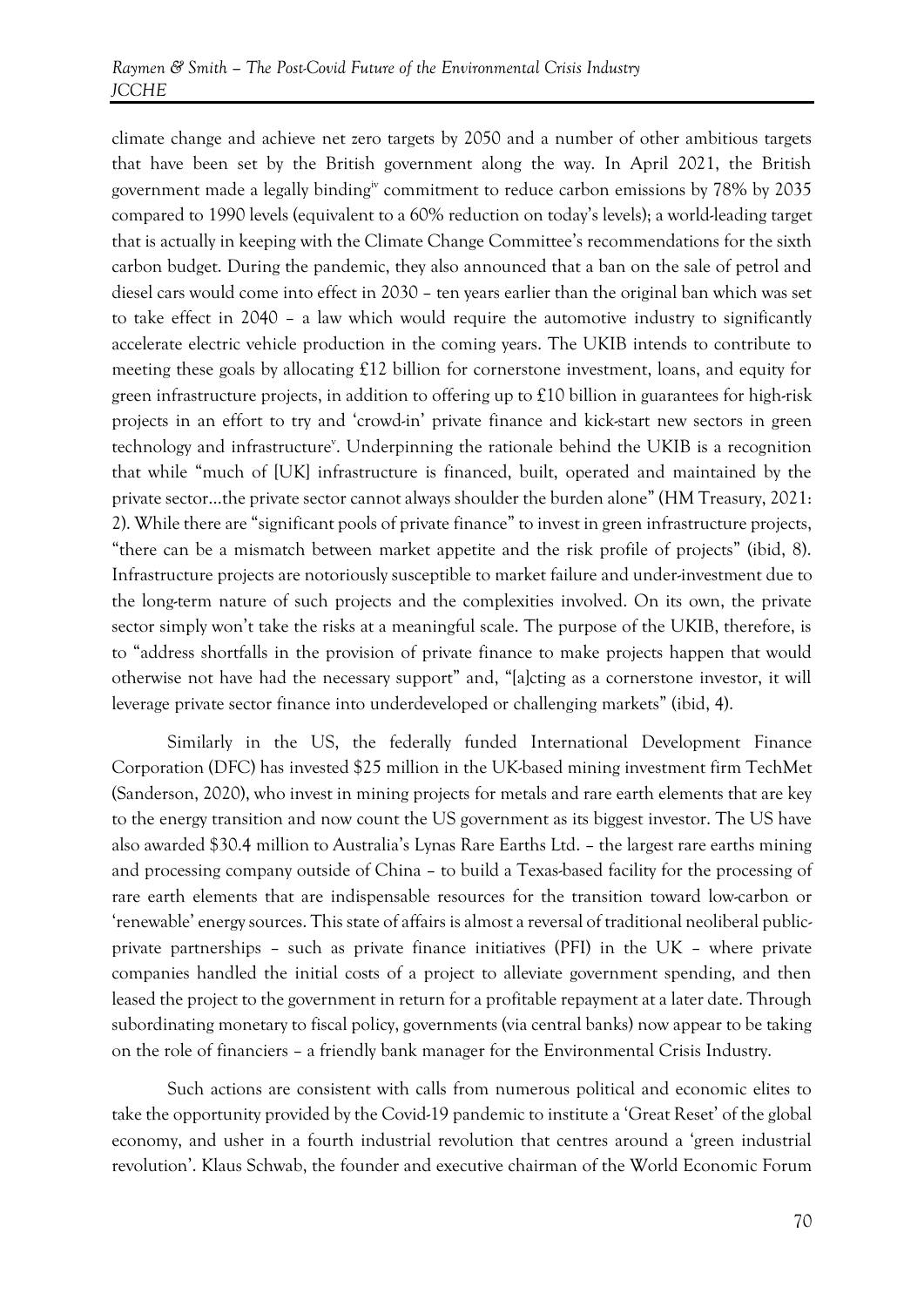(WEF), has openly denounced 'neoliberalist ideology' by name as thoroughly inadequate for addressing our current crisis and has talked of the necessity to radically 'reimagine capitalism' to respond to both Covid-19 and climate change (Schwab, 2020). For such a figure to publicly write such words was almost unthinkable not long ago, and he has advocated aggressive interventionist economic policy from nation states, central banks, and the likes of the International Monetary Fund (IMF) to set capitalism in this new direction. For someone of the 'Davos Set' to advocate such ideas so publicly and talk of pulling key policy and public finance levers to induce such change is not something to be casually and cynically overlooked.

A key aspect of the so-called 'Great Reset' – which has been misunderstood and misrepresented as a Covid-19 conspiracy theory<sup>vi</sup> - has been advocacy for deglobalisation and shortening supply chains for key goods, materials, and resources. Long and intricate supply chains have been a feature of globalist neoliberalism, providing access to the cheapest sources of labour, loose regulations, and optimising cost and efficiency to provide low prices whilst maintaining high profits. The Covid-19 pandemic exposed the fragility of long globalised supply chains and the vulnerability of deindustrialised nations that are heavily reliant on foreign nations for key resources. Surveying the emerging post-pandemic landscape, Schwab and Malleret are quite emphatic in their verdict that greater economic protectionism and shortened and more resilient supply chains will be a feature in the future:

The pandemic has placed the last nail in the coffin of the principle that companies should optimise supply chains based on individual component costs and depending on a single supply source for critical minerals. In the post-pandemic era, it is "endto-end value optimisation", an idea that includes both resilience and efficiency alongside cost, that will prevail…"just-in-case" will eventually replace "just-in-time".

[...] Simplification is therefore the antidote, which should in turn generate more resilience…companies dependent upon complex just-in-time supply chains can no longer take it for granted that tariff commitments enshrined by the WTO will protect them from a sudden surge in protectionism somewhere. As a result, they will be forced to prepare accordingly by reducing or localizing their supply chains (Schwab and Malleret, 2020: 180-181)

This call for deglobalisation and greater economic protectionism is undoubtedly being reflected in the environmental crisis industry. There has been a concerted effort to ramp up domestic manufacturing and reshore certain industries in order to establish secure supply chains for resources that are vital to the energy transition and the electric vehicles market, in addition to military defence and electronic goods. Some examples of this trend have already been listed above, but there are numerous additional examples worthy of mention. Just recently, the British government invested £100 million in the construction of a Nissan factory in Sunderland dedicated to the manufacturing of electric car batteries. Pensana Ltd., a company who mine and source rare earth elements for magnets that are crucial for wind turbines and electric vehicles, have recently commenced construction of a rare earths separation facility at Saltend Chemicals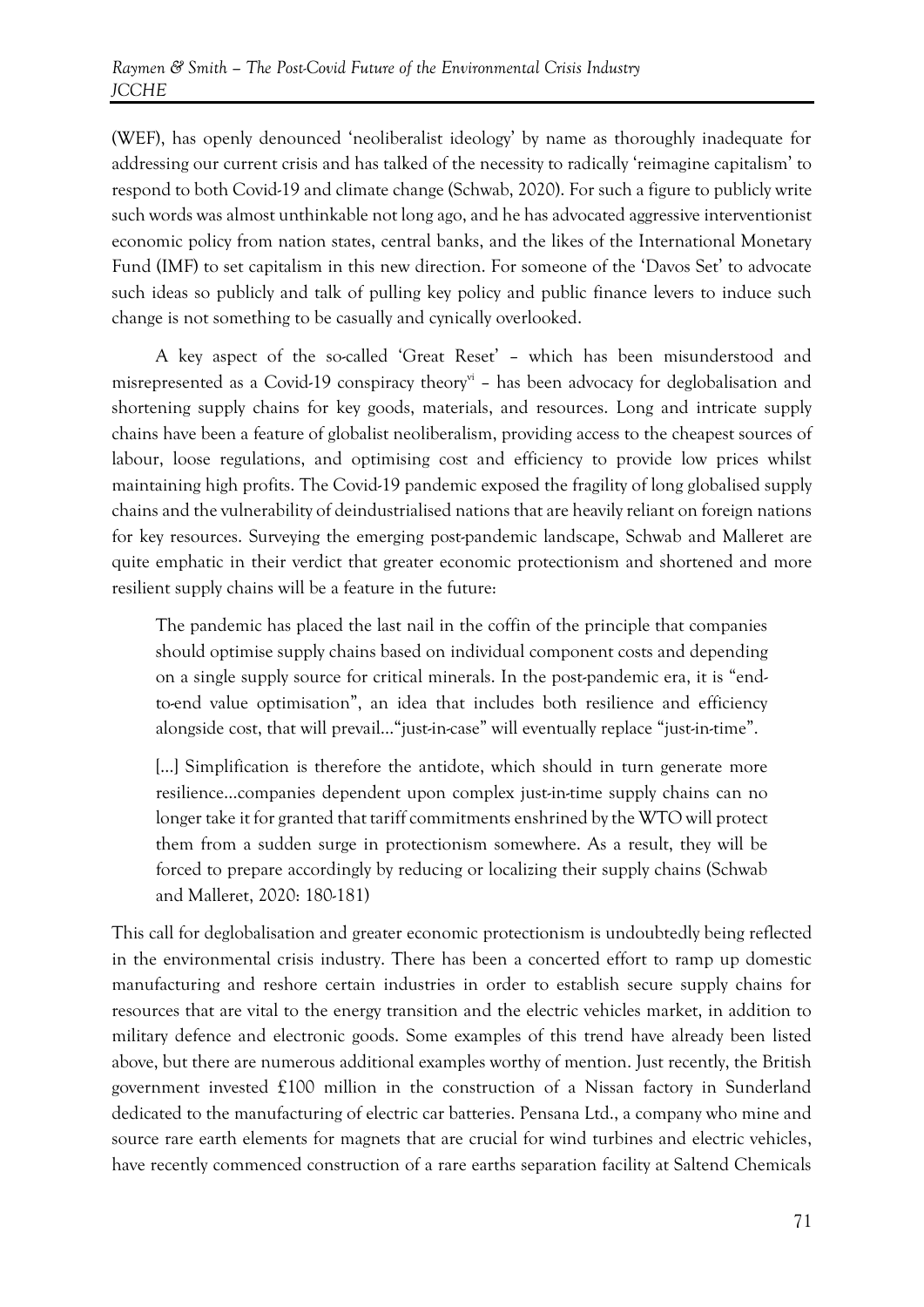Plant, located at a freeport on Humberside. This facility will process a range of REEs, including neodymium and praseodymium – two of the most important REEs for magnets in wind turbines – that it will source from the new Longonjo mine in Angola, which is set to be the first major rare earths mine in over a decade. However, the Saltend freeport facility will also, according to Pensana's announcement, serve as an 'attractive alternative to mining houses who may otherwise be limited to selling their products to China [for processing], having designed the facility to be easily adapted to cater for a range of rare earth feedstocks<sup>'vii</sup>. In 2020 in Cornwall, UK, a project publicly funded by UKRI's InnovateUK, discovered 'globally significant' levels of lithium– a crucial metal for energy storage batteries – and in January 2021 announced the first domestic production of battery-grade lithium carbonate from UK sources (BBC, 2020; Wardell Armstrong, 2021). The United States are also trying to revive rare earth mining, of which they were a global leader up until the 1980s when China began to exercise global dominance (Abraham, 2015), with MP Materials resuming operations at the Mountain Pass mine in California (Reuters, 2021).

The list of examples could go on for quite some time and have been limited for the purposes of space. But it is no coincidence that all of the examples listed above refer to securing the supply chain for rare earth elements and other key metals or industries reliant upon such resources (such as EVs). As the energy transition and market for electric vehicles gather pace, demand for such resources is expected to spike rapidly. The International Energy Association (IEA, 2021a) has estimated that reaching the goals of the Paris Climate Agreement would require a quadrupling of mineral requirements by 2040, with demand for Lithium being 40 times higher than present-day demand; demand for Cobalt being between 20-25 times higher; and demand for rare earth elements being seven times higher than present-day demand<sup>viii</sup>. There are significant concerns that a sharp increase in demand would overwhelm current levels of supply (Ballinger et. al, 2020).

These concerns are amplified by the fact that at present, there is a high geographic concentration of the mining and processing of many of these minerals, with global supply for certain minerals overwhelmingly reliant on one nation, and in some cases even one mine (Abraham, 2015). In 2020, the Democratic Republic of the Congo (DRC) were responsible for 67.8% of global cobalt production, while China was responsible for 58% of global production of REEs (US Geological Survey, 2021). When it comes to the processing of REEs, China holds an even more dominant position, responsible for the separation and refining of 90% of REEs (IEA, 2021a). China has a history of using its REE hegemony quite aggressively as a leveraging chip in international trade agreements, geopolitical relations, and international conflicts (Alves Dias et. al, 2020). To provide just one example, in response to an incident regarding a longrunning territorial dispute with Japan, China imposed an informal ban on the export of rare earth elements to Japan in September 2010. All thirty-two of Chinese REE suppliers stopped trading on the same day, refusing to fill Japanese companies' orders for REEs which are a vital resource for Japan's high-tech economy. As a consequence, prices for REEs spiked as much as 2000% over the following eighteen months, revealing the volatility of a market that is so heavily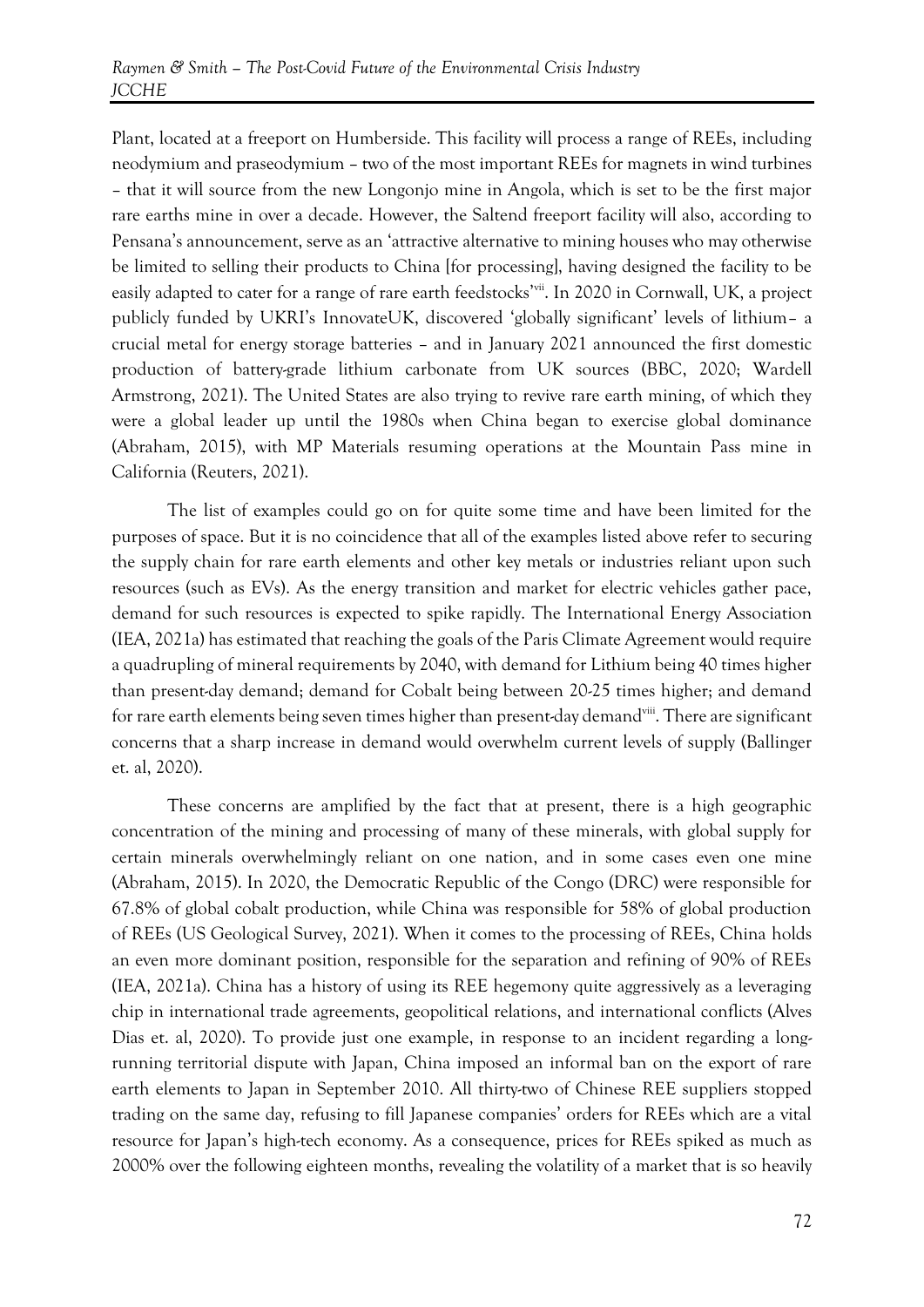reliant on one nation for resources (Abraham, 2015). In recent years, China have also implemented production and export quotas in an effort to drive up prices (Lee and Wen, 2018).

This is now a key and openly admitted concern for Western nations – particularly amidst growing tensions between China and US – prompting US President Biden to make an executive order for a 100-day review of critical supply chains with a particular emphasis on metals and minerals crucial for combatting climate change and clean energy transitions (The White House, 2021). The review heavily recommended 'onshoring', 'nearshoring', or 'friendshoring' critical supply chains, and 'pursuing measures such as loans and other financial incentives to encourage domestic manufacturing as well as efforts to work with like-minded allies and partners abroad' (ibid). As these metals and minerals become a new geopolitical trump card, it is quite clear that the environmental crisis industry will become intimately entangled with geopolitical battles (Pitron, 2020), creating its own dangers and forms of violence that have been a feature of geopolitical battles over other global resources. As the likes of Abraham (2015) and Kiggins (2015) have argued, the age of metals and rare earth elements is not just imminent but has already arrived.

Big government spending, large deficits, deglobalisation and economic protectionism. These are all significant departures from neoliberal orthodoxy. As numerous commentators have observed, neoliberalism has always relied upon strong government despite frequent mischaracterisations that neoliberalism is about weak government and a retraction of state power (Davies, 2017; Harvey, 2005). But as Slobodian (2018) points out, neoliberalism has required strong states and supranational organisations to achieve the separation of *imperium –* the realm of bounded territorial nation-states and their sovereign power – and *dominium* – the realm of property, money, resources and so on. The purpose of the neoliberal state was to ensure that the latter was as autonomous from the former as possible, protecting private property, free markets, free trade and preventing the supposedly dark and backwards forces of economic sovereignty and protectionism. Therefore, whatever it is we are witnessing it is not the neoliberalism we have known for the past several decades. Nor does this form of monetary, fiscal, and economic policy interventionism constitute a shift toward state capitalism or progressive socialism, either. The measures taken remain highly individualistic and pro-business, with Jäger and Zamora (2020; 2021) borrowing from Sloman (2019) to describe this as the emergence of a cash 'transfer state'.

Aspects of neoliberal thought will undoubtedly remain, and big government spending will be highly selective, with certain areas likely to remain severely under-funded. There has also been recent pushback within the Conservative Party in the UK over enhanced public expenditure on green infrastructure, with certain MPs and Ministers reverting to neoliberal discourse over fiscal policy by expressing concern that working class communities will have to 'foot the bill' of such spending (Malnick and Gatten, 2021)<sup>ix</sup>. It remains to be seen whether or not this constitutes a legitimate attempt to put the MMT genie back in the bottle, or whether this is just standard political theatre to try and diminish the extent of the U-turn on fiscal and monetary policy that has taken place over the past 18 months. Overall, there is not a great deal of ideological coherence to be detected. This much is evidenced by big government spending and pushes for the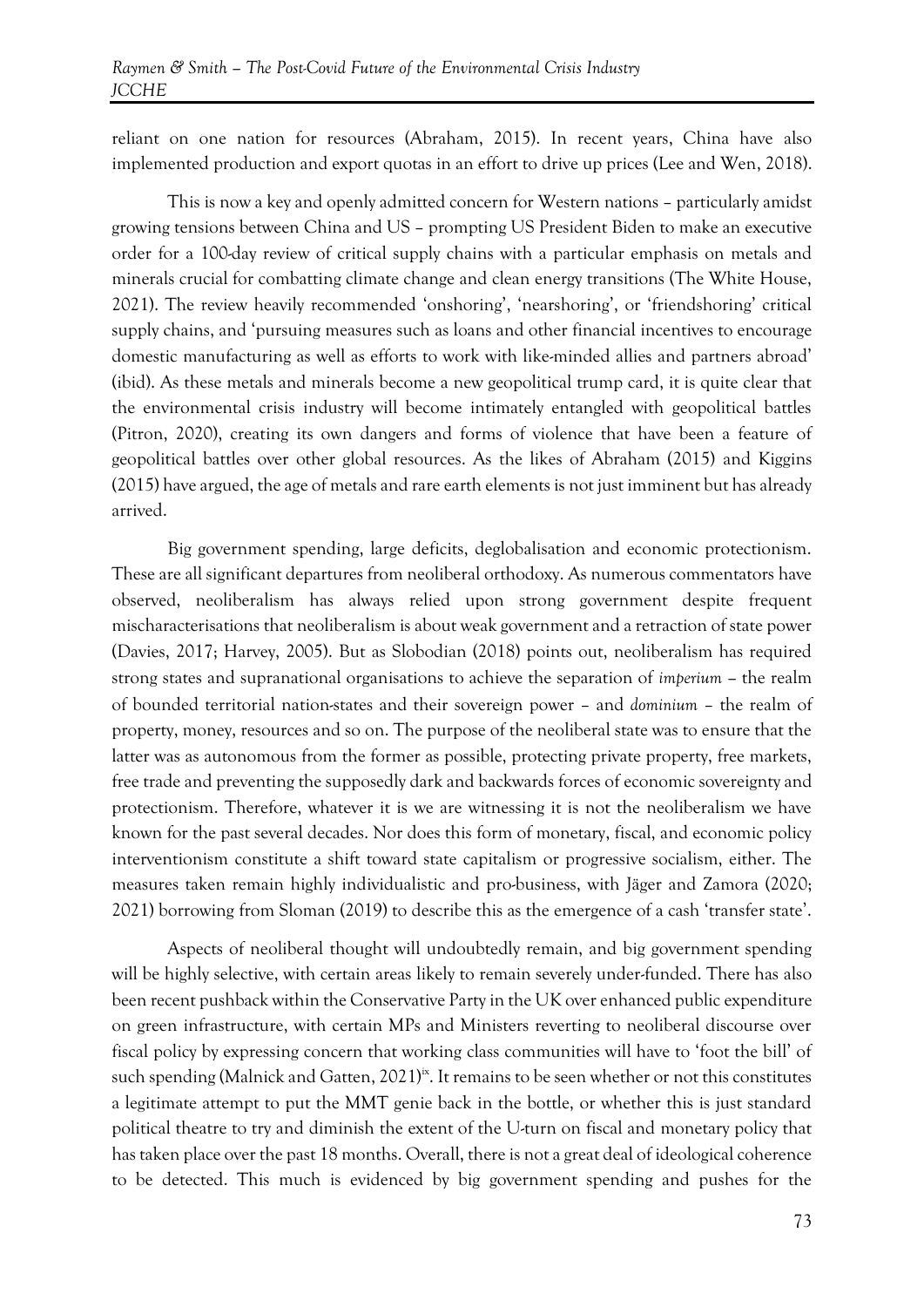deglobalisation of supply chains co-existing alongside the use of freeports, which have traditionally reeked of neoliberal free-market ideology. Such freeports are extra-legal economic zones that, while sitting within a nation's borders, legally exist outside its borders in terms of taxes, and in other nations have seen relaxed workers' rights and environmental regulations which raise crucial questions for green criminology interested in green industry taking place in these freeports. This smorgasbord of policies is indicative of a post-neoliberal interregnum (Streeck, 2016) as governments stumble out of the Covid-19 pandemic, described by Hochuli et. al (2021) as 'the end of the end of history' which began in earnest in 2016 and has been confirmed in 2020-21 through the coronavirus pandemic. It is roughly analogous to what Wainwright and Mann (2018) have previously described as 'Climate Leviathan', one of the four potential political responses to climate change they envisage. Under Climate Leviathan, 'capitalism is treated not as a question but as the solution to climate change' (ibid. 31), viewing the energy transition as an economic opportunity for climate profiteering, and draws upon concentrated political power, economic sovereignty, and novel state financial tools to initiate market change.

The issue of climate change is one lathered in an array of powerful emotions, drives, and affective states. Fear, guilt, anxiety, lack, self-loathing, narcissism, enjoyment, desire, ambition, hope, and loss. Historically, this has been the libidinal engine room of the environmental crisis industry. It is the same libidinal engine room as consumerism, of which the ECI has been an offshoot (Hall et. al, 2008; McGowan, 2013; 2016). But as we have attempted to demonstrate in this section, the engine room of the ECI is transforming, becoming oriented more around metals, rare earth elements, mining, supply chains, central banks, economic sovereignty, energy transitions, and geopolitical competition. The question for green criminologists and zemiologists is the harms and dangers that emerge from the ECI moving beyond the long-hanging fruit of 'ethical consumerism'. What new harms will it generate or relocate? What existing inequalities will be deepened and what new ones will be created? Who is going to be affected? And lastly, how does green criminology and zemiology respond to this?

#### **The Dirty Underbelly of the 'Green' Energy Transition**

'[A]ll green technology begins prosaically as a gash in the Earth's crust. This new demand on the planet replaces our dependence on oil with an addiction to rare metals' (Pitron, 2020: 45). This is the warning of journalist Guillame Pitron in his book *The Rare Metals War*. While it is fair to say that green criminology overall has shared Pitron's justifiable anti-mining position (see for example Bedford et. al, 2020; Carrington et. al, 2011; McClanahan, 2020; Davies et. al, 2019; White, 2013), it is an undeniable truth recognised by academics, political leaders, supranational organisations, and the energy industry alike that an increase in mining is integral to tackling climate change, achieving net zero and eventually moving toward zero carbon emissions (Abraham, 2015; Alves Dias et. al, 2020; Hund et. al, 2020; IEA, 2021a; The White House, 2021; World Bank Group, 2017). We have already alluded to the reasons for this above, with a discussion of the importance of certain rare earth elements to wind energy technologies and other metals such as lithium and cobalt to batteries and energy storage. But there are many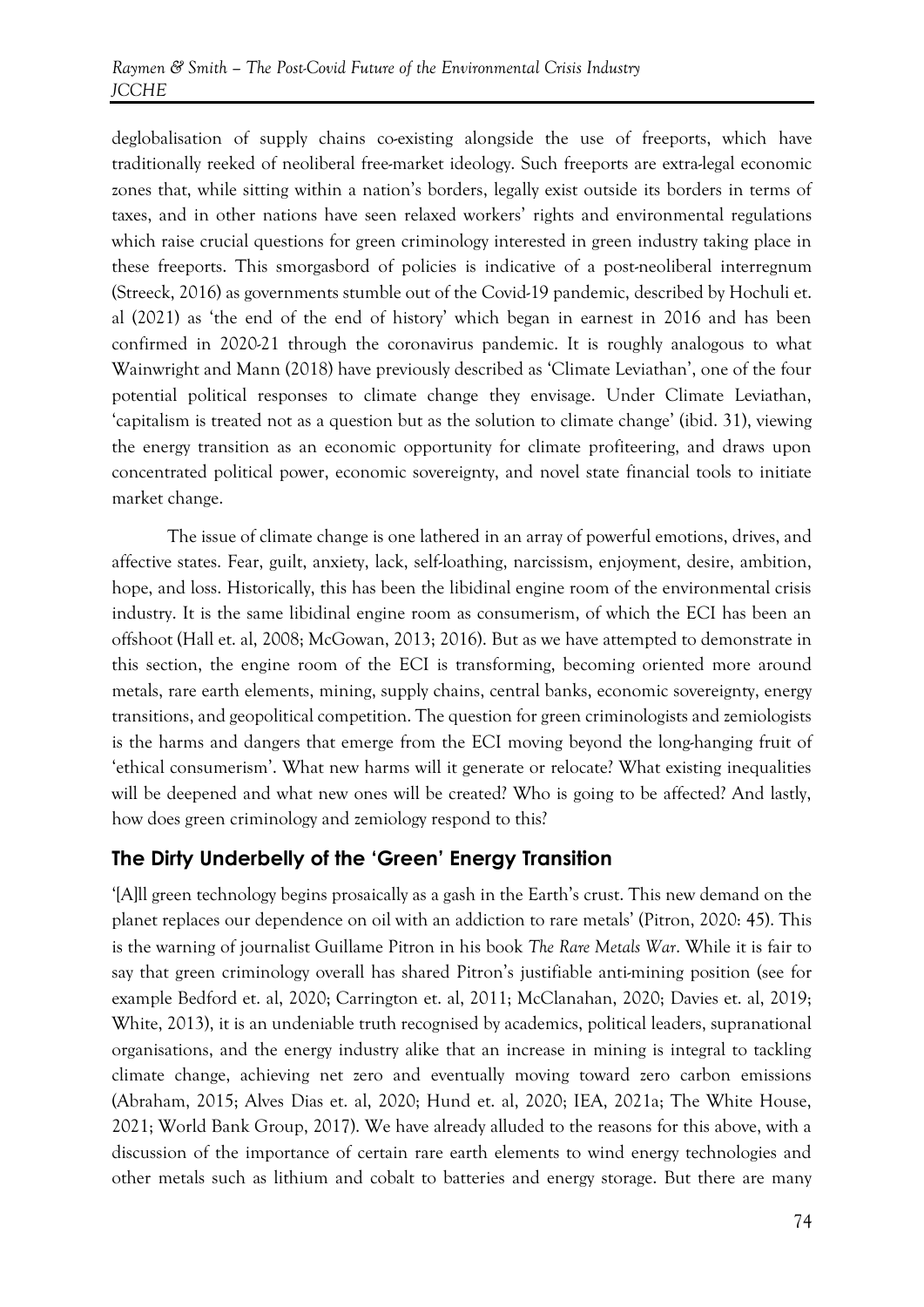others. Silicon, cadmium, gallium, germanium, indium, selenium, tellurium, and nickel are all vital for the photovoltaic cells (PV) in solar panels. In 2020 renewable energy made up 29% of global electricity generation and is set to increase by another 8% in 2021, the largest year-on-year increase since the 1970s (IEA, 2021b). Given that solar PV and wind are set to make up twothirds of renewable energy use, significant reductions in carbon emissions requires a substantial *increase* in the mining of these minerals.

Here we are only referring to the more exotic specialty minerals, whose almost magical properties have significantly advanced renewable energy technologies. But these technologies also rely on huge quantities of base metals such as iron, copper, and aluminium. Vidal et. al (2013: 895) observed that as of 2013, demand for base metals was increasing by 5% annually, and that increasing the contribution of renewable energy to 25,000 terra-watt hours (TWh) by 2050 would require metal production in the next forty years to match the cumulative production of metals throughout the entire history of humanity. It should be noted that the International Renewable Energy Agency (IRENA, 2019) project that to meet global climate goals, the share of renewables would have to rise to 86% by 2050, amounting to roughly 47,000 TWh compared to the 7,000 TWh in 2019. All of this raises a number of issues for green criminology and zemiology.

For starters, as green criminologists have been at pains to stress, mining is an inherently dirty and destructive business irrespective of what is being extracted, and it is particularly the case for rare earth elements. While abundant, their concentration in the earth's crust is extremely minute, requiring a painstaking process of refinement to separate rare earths from the rock or the soil which usually relies on two methods, both of which use a number of chemical processes. One method is to remove the topsoil and move it to a 'leaching pond' where a wide range of chemicals, such as sulphuric and nitric acid, are used to separate the rare earths. Another method involves drilling into the ground and inserting pipes and hoses which pump chemicals in to flush out the earth. The mixture is pumped into leaching ponds for separation just as they are through topsoil removal. The toxic and hazardous chemicals used in both of these processes can cause erosion, overflow, leach into groundwater and create air pollution (Langkau and Erdmann, 2018; Lee and Wen, 2018).

In China, the major supplier of rare earths globally, pollution levels from rare earth mining are high. At Baotou, Inner Mongolia, the site of one of the largest rare earth mines in the world, lies the Weikuang Dam, an artificial lake where black toxic effluent from rare earth mining and separation processes is disposed. Lacking a proper lining, the contents of the Weikuang Dam seep into the groundwater, and occasionally pollute the Yellow River which lies just 10 kilometres away (China Water Risk, 2016). Other leaching ponds have been known to overflow during heavy rain periods. Nearby local populations have felt the effects, with some communities being dubbed as 'cancer villages' due to the high levels of cancer and other physical ailments caused by pollution from the REEs industry (Maughan, 2015; Pitron, 2020). Crops and livestock die in these conditions, with many residents being relocated. Rare earth deposits often contain radioactive elements such as uranium and thorium as well, adding radioactive waste into the list of pollutants from rare earth mining and processing (Zhu et. al, 2015). In Malaysia, a new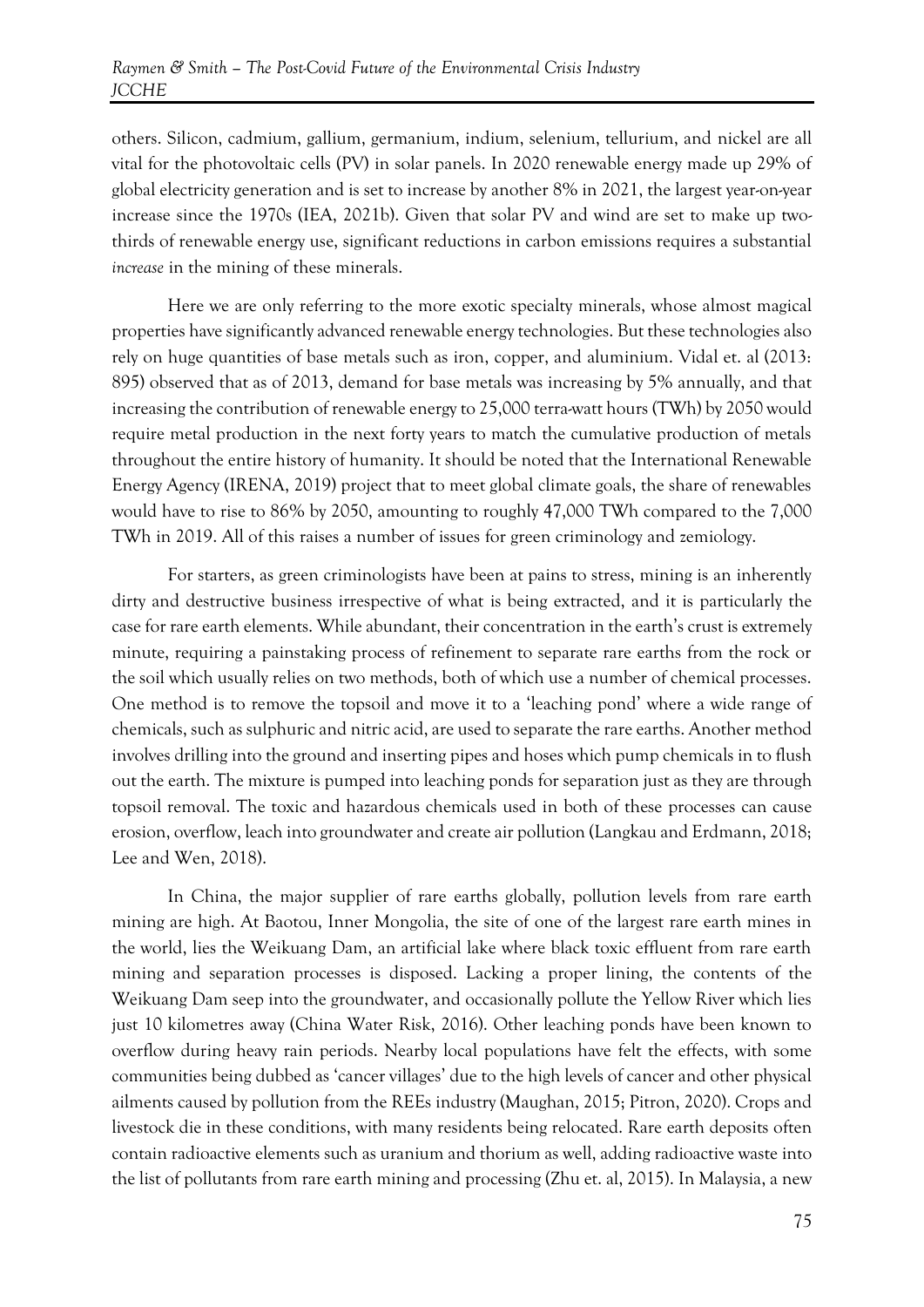rare earths plant run by Lynas was given the go-ahead by government despite significant opposition from local residents over fears around a disproportionate number of birth defects and leukaemia cases in the town of Bukit Merah, the site of another rare earth refinement facility (Looi, 2018).

None of this is to mention the fact that, at present, many of the facilities that are producing essential components for renewable energy technologies are carbon intensive. The mines themselves have a serious impact on the natural landscape and local eco-systems and they also use extraordinary quantities of water. To process one ton of rare earths requires 200 cubic metres of water (or 200,000 litres). Moreover, the most significant global deposits of the vital minerals for the energy transition are typically found in some of the more impoverished parts of Africa, South America, and Asia. It has become customary to speak of the 'slow violence' or 'systemic violence' of climate change (Nixon, 2011), which has generated harm, displacement and exploitation of the world's environmental poor as global powers have sought control over fossil fuels and other natural resources (Briggs, 2020). But there is equally a 'slow violence' to the energy transition, one that is once again being borne by the rural populations and working class of the far east and the global south along existing and predictable patterns of global inequality. Quite simply, the fact that combatting climate change is necessarily built on mining, environmental destruction and pollution is a fundamental and urgent tension for green criminology, one that has yet to be addressed in the criminological and zemiological literature. Notions of 'eco-justice' (White, 2013) need to be extended to cover issues of workers' rights for those operating within these parts of the green industry's supply chain; particularly as efforts to reshore the processing of these minerals in Western nations is, in some cases, taking place in freeports (such as the plant in the Humber freeport) that historically have had relaxed environmental regulations and workers' rights and have been an express concern of parliamentary committees<sup>x</sup>.

A related question for green criminology is how renewable are renewable energies? We think of wind and solar energy as 'renewable' energy sources because we cannot 'run out' of wind or sunshine to generate power. However, the name is misleading. The technologies that convert these renewable energy sources into power rely on natural resources which are not renewable whatsoever. Like most natural resources, they exist in finite quantities in the earth's crust. The initial scaling up of renewable energy sources will make a significant dent in current global reserves, and as wind turbines and solar panels require replacing as they come to the end of their lifespan (between 20-25 years and 25-40 years respectively, depending on the quality), materials will have to be recycled or new materials will have to be extracted. Currently, recycling of REEs is extremely low, verging on non-existent (US Geological Survey, 2021: 132). This is largely due to the fact that they are not used in their pure form in green technologies, with manufacturers preferring alloys which combine the properties of various elements, making the recycling of rare earths time-consuming, costly, and energy intensive.

It is difficult to provide any reasonable estimates of when we are likely to reach a critical juncture with regards to depleting mineral reserves for green technologies, given that the quantity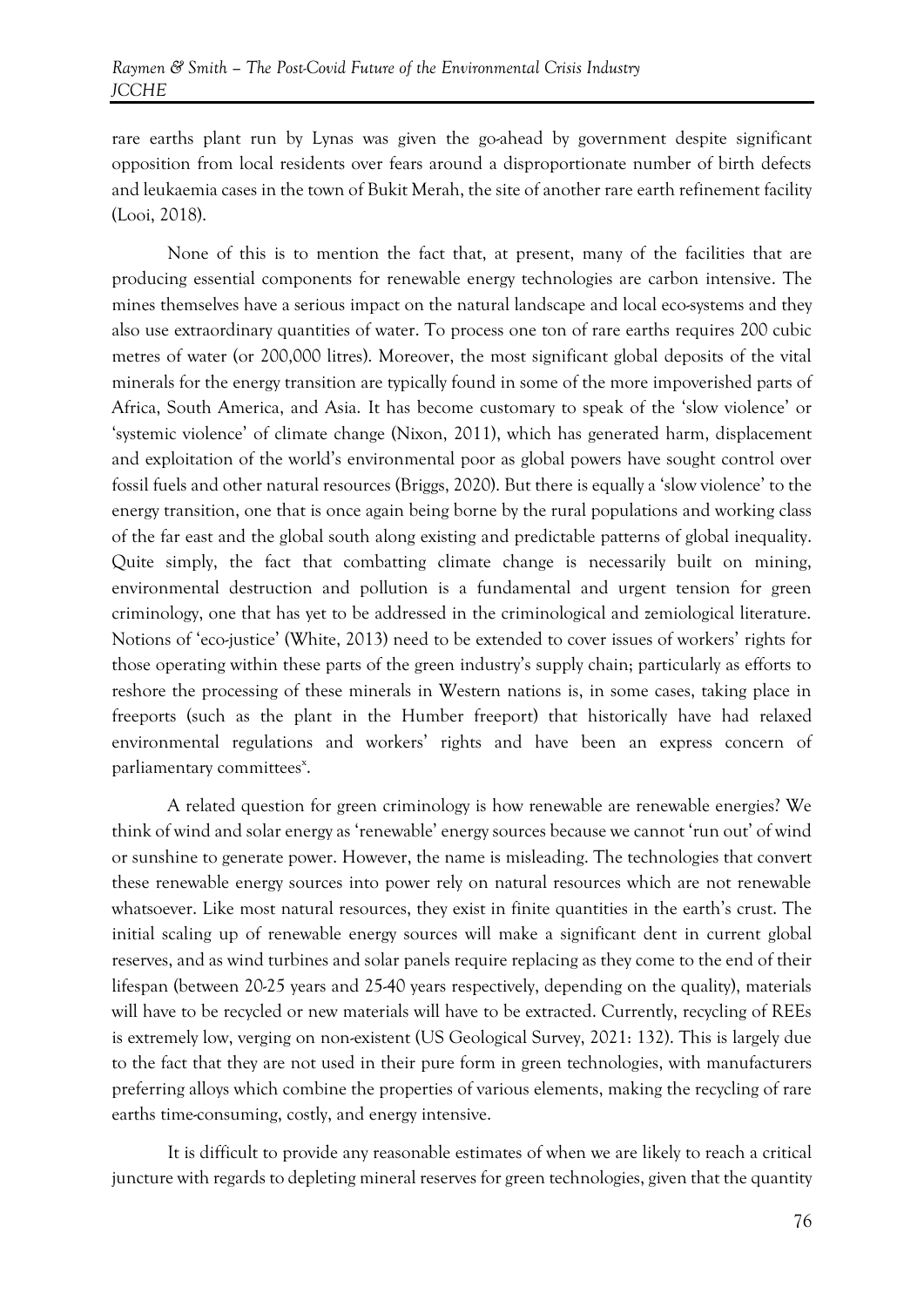of known reserves changes as we discover new significant reserves of various minerals, thereby altering the reserves to production ratio and the reserves depletion rate. However, Jowitt et. al (2020) have argued that while some estimates that suggest certain metals reserves will be exhausted within the next 50 years are misguided, there are nevertheless a number of economic, environmental, socio-political, and governance factors that place the supply of a number of metals and minerals at risk, potentially contributing to future resource conflicts. Over a decade ago, Parenti (2011) wrote of the small-scale inter-tribal resource wars and skirmishes being fought in parts of East Africa, witnessing neighbouring tribes kill one another over water, patches of fertile land, and cattle raids for livestock, all of which are dwindling as a result of climate change. As we alluded to earlier, resource conflicts in the future are likely to be far bigger and more nakedly geopolitical in nature, fought between nations rather than tribes. Wainwright and Mann (2018: 151) have written that this is 'one of the most worrisome aspects' of their analysis:

If the principal change wrought by climate change is the adaptation of the political, the greatest source of uncertainty in its adaptation lies in the complex geopolitical relations between the United States and China. We could see a world war between two spheres of influence, leading to a collapse in the world system, or the consolidation of Climate Leviathan through collaboration between the United States and China, or a US-centric Leviathan (ibid.)

Lastly, a more traditional criminological issue in this area is that of illegal mining and illegal employment practices. Returning to REEs for a moment, small scale illegal mining operations and artisanal rare earth mining remain a significant issue in China, despite efforts from the Chinese government to crack down on such operations. According to Wübekke (2015), this can be traced back to the 1980s, when the Chinese government welcomed small private miners and weak regulation to try and ramp up extraction and establish their hegemonic position in the global market. However, Lee and Wen (2018) estimate that in 2010, illegal miners still contributed around 40,000 tonnes of rare earth elements to global supply, rising to approximately 45,000 tonnes in 2016, with much of this being sold overseas due to the imposition of production and export quotas in China. Naturally, illegal mining operations are typically among the most environmentally hazardous as well (Langkau and Erdmann, 2018). As global demand rises and the Chinese government continues with production and export quotas in order to drive up prices and slow resource depletion, it is not unreasonable to speculate that there are opportunities for these illegally mined resources to make their way into the global supply chains. Shifting our attention to cobalt, a key component in lithium-ion batteries, there are already well-documented concerns around artisanal mining and the use of child labour in the Democratic Republic of the Congo (DRC). The majority of the world's supply of cobalt comes from the DRC, and Amnesty International's (2016) report showed that 20% of this comes from artisanal mines in which approximately 40,000 children labour for long hours in hazardous conditions for miniscule pay, often exposed to violence, sexual exploitation and drug abuse. The report details how the cobalt mined by these children is making it into the supply chain for some of the world's largest electronics and automotive companies. Understanding the dynamics of the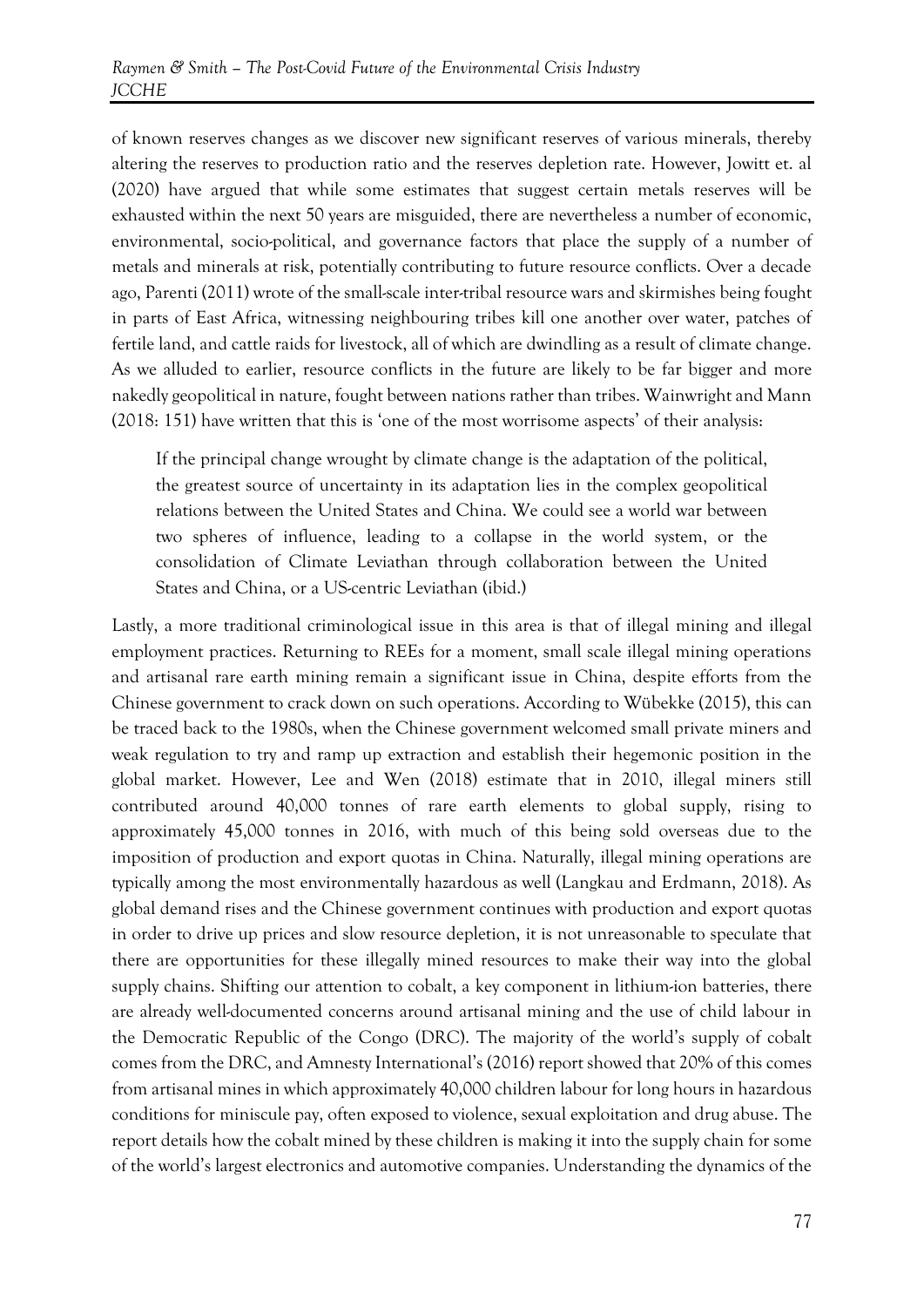illicit market for metals, rare earth elements, and other minerals crucial for the energy transition, how these illicit minerals make it into the supply chain, and the role of organised crime groups, corporations, and corruption is a potentially rich field of empirical and theoretical study for green criminology (Zabyelina and van Uhm, 2020).

Dupuy (2014) observes that sacrifice always entails an original violence which, put in service of the Good, is transformed into the Good itself. The innocent child or animal is sacrificed before the Gods in a sacred ritual in order to stave off their wrath or further disaster, and thereby becomes sacralised. We should be aware of the potential emergence of a 'sacrificial environmentalism', in which a zero-carbon fetishism trumps 'lesser' social and environmental harms to communities and eco-systems, which come to be seen as unfortunate but necessary forms of collateral damage that are to be systematically disavowed from collective consciousness. It appears that the energy transition and global climate security will be built on extracting wealth from globally poorer nations and exploiting both their natural resources and working class in potentially harmful ways. Will these be the sacrificial children of the energy transition and the fight against climate change? As we have attempted to demonstrate in this article, there is already a geopolitical race underway for control over the resources for the energy transition which could be construed as a form of 'green imperialism'; and green imperialism could well beget the proliferation of sacrificial environmentalism or *vice versa*. This creates serious tensions for the political left and their atomised advocacy for various causes and marginalised groups. Will it be sustainable to champion environmentalism and the energy transition while also claiming that black lives matter? Similarly, is it possible to champion the pursuit of carbon neutral policies while advocating for the health of ocean environments, given the destructive impact of deep-sea mining for minerals crucial to the energy transition? The ramifications are numerous, and we are certain that we have not considered all of them here. The purpose of this article, therefore, has been to urge green criminologists and zemiologists to take the baton and start asking these important questions that have previously been absent from the literature.

## **Closing Remarksxi**

The prevailing assumption among many leading thinkers and commentators on climate change seems to have been that capitalism is fundamentally incapable of tackling climate change (see, for example, Klein, 2014; Monbiot, 2016; 2019). With good reason, such thinkers have argued that the market simply would not abandon its short-termism and drive to accumulation of its own volition; and that the only way to resolve the deadlock between capitalism and climate change would be through the formation of organic global climate justice movements – such as Naomi Klein's (2014) aspirational vision of 'Blockadia' – that would 'overturn fossil fuels and capitalist political economy in the name of a new relationship to community and the environment' (Wainwright and Mann, 2018). The Covid-19 pandemic, however, was something that few people saw coming (see Malm, 2020 for an exception). Even fewer people could predict how long it would last, how it would affect the global economy, and how governments would respond; and absolutely nobody was going to factor a global pandemic into their analyses. But in the wake of this pandemic and the various processes we have explored in this article, we can no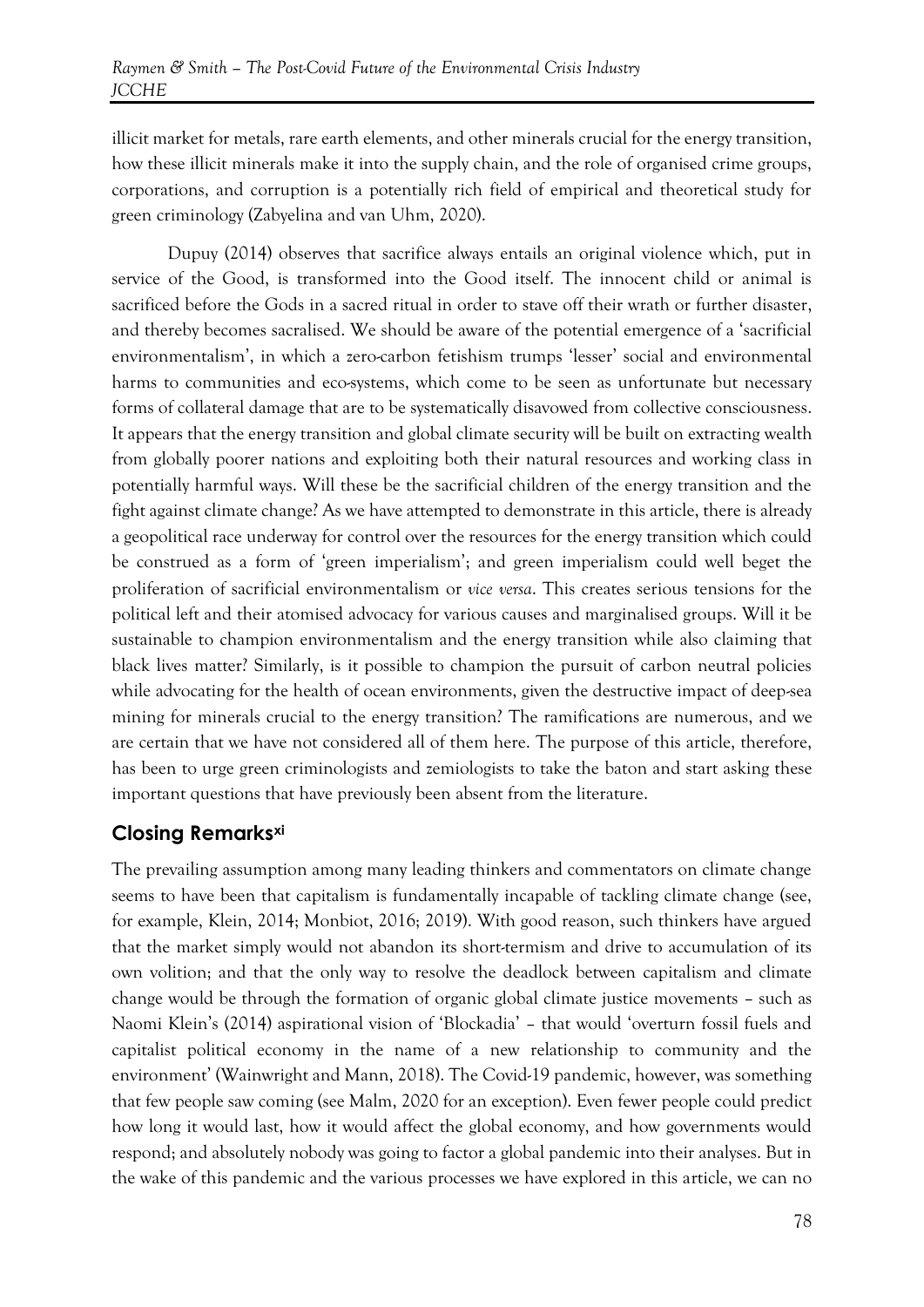longer dismiss with incredulity the idea that capitalism and capitalist nation-states are willing to and potentially capable of seriously addressing climate change. Even prior to the pandemic, respected anti-capitalist commentators did not rule out the possibility that capitalism could address carbon emissions and climate change (Parenti, 2011; Wainwright and Mann, 2018).

Let us be clear. We are not for one moment acting as capitalist apologists, cheerleading the market as our climate saviour, or suggesting that a 'Great Reset' or 'fourth industrial revolution' will be benign and that capitalists, corporations, and governments will have all of a sudden transformed into environmentalist humanitarians. Capitalists and professional politicians are first and foremost pragmatists and any changes that occur will undoubtedly remain driven by the profit motive, with the resultant ineffectiveness, cronyism and corruption that characterised parts of the UK response to the coronavirus. Nor are we suggesting that the changes being made are sufficient or happening fast enough, or that fossil fuels are being outright abandoned by political and economic elites. We are simply arguing that the political-economic and geopolitical shifts we are witnessing is making the energy transition a far more profitable, attractive, and realistic possibility than it has ever been previously in late-capitalism.

While much stands to be lost by global elites in the fight against climate change, there is also plenty to be gained. The environmental crisis is an existential one. Wainwright and Mann (2018) correctly characterise the looming environmental crisis as a Leviathan. It is the return of a monstrous and absolute authority in the proper sense of the term, ready to exert its force over us and expose our frailties in the face of its indiscriminate power. Our origin myths and legends are littered with stories of heroes who triumphed over beasts that threatened the security of the tribe or the village—Perseus over the Gorgon, Theseus over the Minotaur, St. George over the Dragon, David over Goliath (Ehrenreich, 1997). In more recent times, political and military leaders who defeated mortal enemies have been elevated to the status of Hero. They are physically and culturally etched into eternity with statues, monuments, and celebratory Hollywood biopics. Scientists who have provided cures or medical solutions to fatal diseases are canonised as academic departments, awards and fellowships bear their names. These individuals do not experience the symbolic death that awaits most of us after a few generations, fading from the collective memory (Becker, 1973). Their names echo throughout history. For those who promise us salvation from climate change, who tell us that we can cheat death and tame the threat of climate catastrophe, similar prestige and accolades await—not to mention unimaginable wealth.

The likes of Jeff Bezos, Bill Gates, Steve Jobs, and Mark Zuckerberg amassed unprecedented wealth as a result of the third industrial revolution in the digital economy leaving a number of zemiological questions in their wake that are currently dominating academic journals, news media, and mainstream culture alike. Under the right political and economic conditions, there is significant wealth and power to be accumulated in seriously tackling the climate crisis; and there is growing evidence that is compelling enough to suggest that political and economic elites are serious about creating the conditions to incentivise entrepreneurs and businesses to set about the task. Whether capitalism and its elites are capable of doing so in a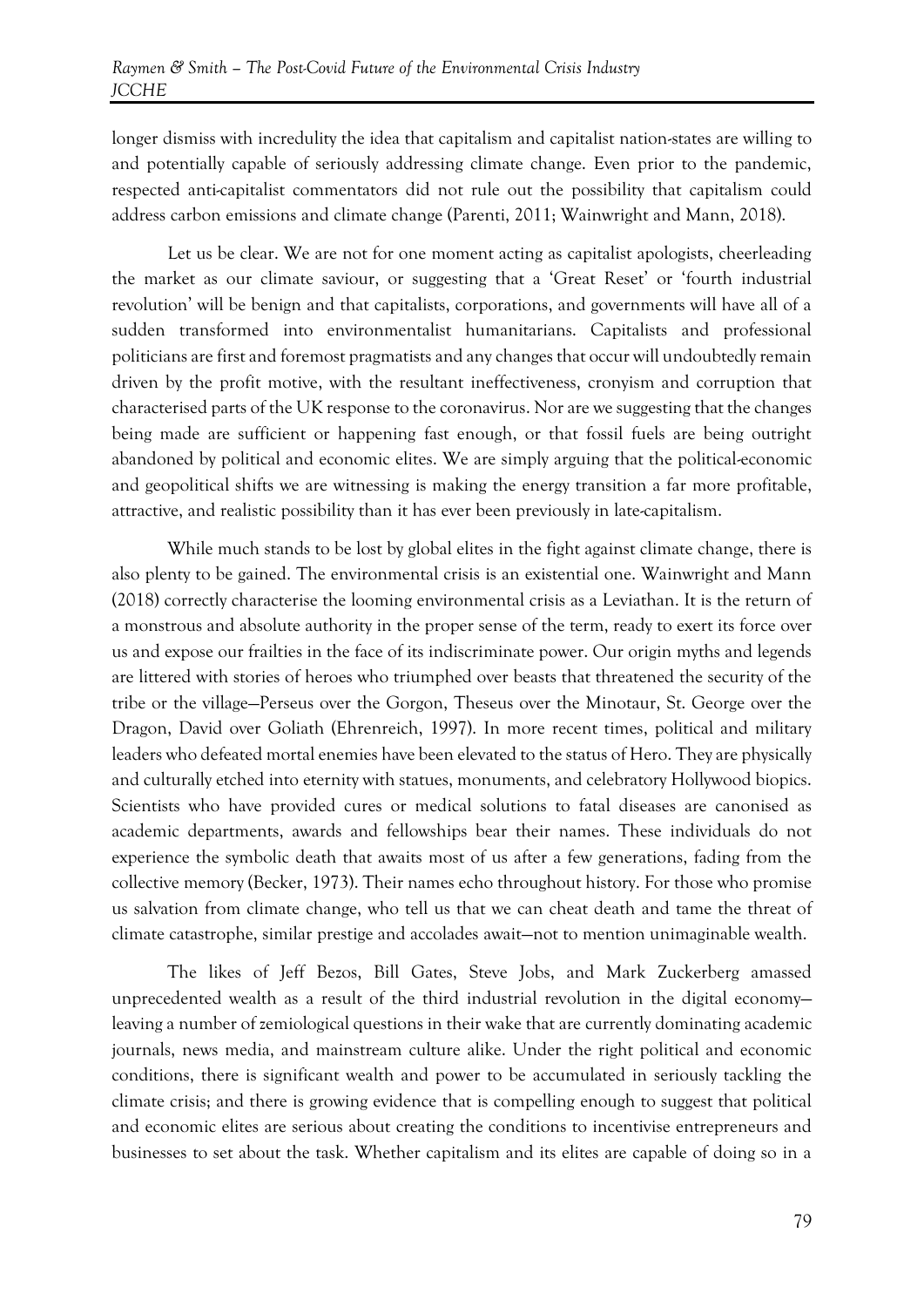humane way that does not cause other environmental issues is an entirely different question, one that it is up to green criminology to answer.

Therefore, in considering the energy transition, we need to ask: who and what is harmed in the process, what is the severity of these harms, what new inequalities will be created in the process, what new forms of entrepreneurial and organised crime and violence will emerge, and how can they be avoided and policed? Does it still make sense to couch our critiques exclusively in terms of 'neoliberalism', given the substantial departures from neoliberal orthodoxy being displayed by nations the world over? More abstractly, it suggests that we must begin to ask ourselves the question: at what human, social, and environmental price are we willing to allow capitalism to halt the climate crisis? Will most of the general populace care much about the fate of faraway nations and communities who are rich in the minerals key to the energy transition, and are therefore the most likely victims of such harms and crimes? Will they care much about *who* is addressing the crisis and what new global inequalities it is creating? Or will they gladly disavow such harms if it means avoiding the worst effects of climate change and having the selfsatisfaction of living in net zero cities with environmentally sustainable lifestyles, feeling like we have cheated death, outflanked the monster of climate change and saved the habitability of our planet? How do we rank order the environmental harms that emerge from the energy transition? Climate change and reducing carbon emissions is just one of many important environmental issues, and as we have attempted to demonstrate in this article, renewable energy is not necessarily as environmentally friendly as it first appears. What ethical, moral philosophical tools do we have at our disposal to answer these questions and are they equipped for the task (Raymen, 2019)? Can we avoid becoming crude consequentialists on these matters? Or will we continue as we have done for centuries and exteriorise this original violence by putting it in service of a larger good, thereby transforming this violence into the Good itself (see Dupuy, 2014; Ellis et. al, this volume; Hirschman, 1977; Raymen, 2021)? These, we argue, must become increasingly central questions for green criminology and zemiology. Questions which could become the great ethical conundrums of our time.

#### **References**

Abraham D. (2015) *The Elements of Power: Gadgets, guns, and the struggle for a sustainable future in the rare metal age*. New Haven, CT. Yale University Press.

Alves Dias, P., Bobba, S., Carrara, S., Plazzotta, B. (2020) *The Role of Rare Earth Elements in Wind Energy and Electric Mobility: An analysis of future supply and demand balances*. Luxembourg. Publications Office of the European Union [https://publications.jrc.ec.europa.eu/repository/bitstream/JRC122671/jrc122671\\_the\\_role\\_o](https://publications.jrc.ec.europa.eu/repository/bitstream/JRC122671/jrc122671_the_role_of_rare_earth_elements_in_wind_energy_and_electric_mobility_2.pdf) [f\\_rare\\_earth\\_elements\\_in\\_wind\\_energy\\_and\\_electric\\_mobility\\_2.pdf](https://publications.jrc.ec.europa.eu/repository/bitstream/JRC122671/jrc122671_the_role_of_rare_earth_elements_in_wind_energy_and_electric_mobility_2.pdf)

Amnesty International (2016) *This is What We Die For: Human Rights Abuses in the DRC Power the Global Trade in Cobalt.* London. Amnesty International.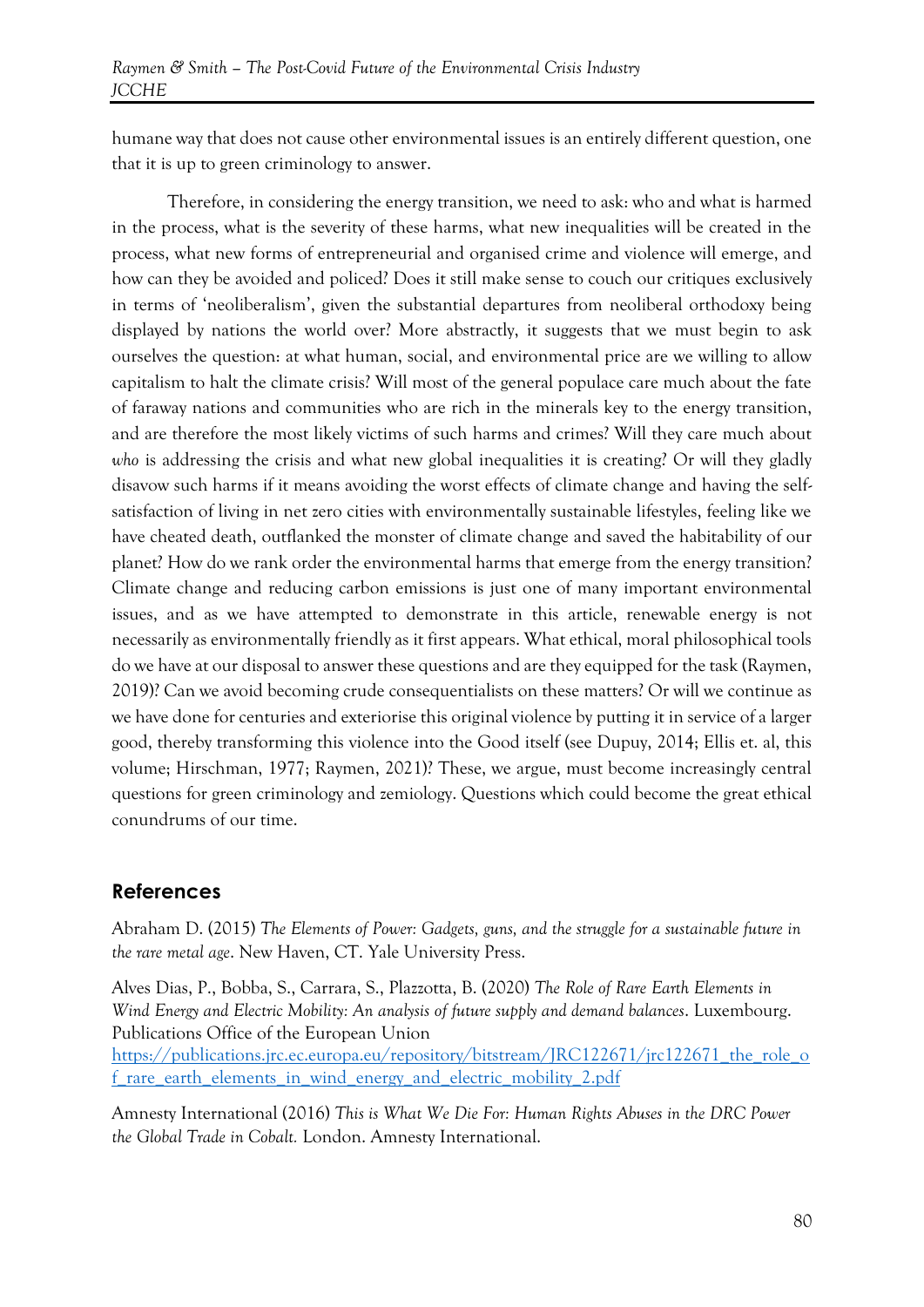Ballinger, B., Schmeda-Lopez, D. Kefford, B., Parkinson B., Stringer, M., Greig, C. and Smart, S. (2020) 'The vulnerability of electric-vehicle and wind-turbine supply chains to the supply of rare-earth elements in a 2-degree scenario' *Sustainable Production and Consumption.* 22: 68-76.

BBC (2016) 'Labour announces "fiscal credibility" rule' 11th March 2016. Available at: <https://www.bbc.co.uk/news/business-35780703>

BBC (2020) 'Cornwall lithium deposits "globally significant"' 17th September 2020. Available at:<https://www.bbc.co.uk/news/uk-england-cornwall-54188071>

Becker, E. (1973) *The Denial of Death*. New York. The Free Press.

Bedford, L., McGillivray, L., Walters, R. (2020) 'Ecologically Unequal Exchange, Transnational Mining, and Resistance: A Political Ecology Contribution to Green Criminology'. *Critical Criminology*. 28: 481-499

Briggs, D. (2020) *Climate Changed: Refugee Border Stories and the Business of Misery.* Routledge.

Carrington, K., Hogg, R., and McIntosh, A. (2011) 'The resource boom's underbelly: Criminological impacts of mining development' *Australian and New Zealand Journal of Criminology*. 44(3) 335-354.

China Water Risk (2016) *Rare Earths: Shades of Grey.* Available at: [https://chinawaterrisk.org/wp-content/uploads/2016/07/CWR-Rare-Earths-Shades-Of-Grey-](https://chinawaterrisk.org/wp-content/uploads/2016/07/CWR-Rare-Earths-Shades-Of-Grey-2016-ENG.pdf)[2016-ENG.pdf](https://chinawaterrisk.org/wp-content/uploads/2016/07/CWR-Rare-Earths-Shades-Of-Grey-2016-ENG.pdf)

Creely, A., Greenwald, M., Ballinger, S., Brunner, D., Canik, J., Doody, J., and Zhu, J. (2020). Overview of the SPARC tokamak. *Journal of Plasma Physics, 86*(5), 865860502. doi:10.1017/S0022377820001257

Davies, W. (2017) *The Limits of Neoliberalism: Authority, Sovereignty and the Logic of Competition*. London. Sage.

Davies, P., Hernandez, M.P., and Wyatt, T. (2019) 'Economy Versus Environment: How Corporate Actors Harm Both'. *Critical Criminology* 27: 85-99.

Dupuy, J.P. (2014) *Economy and the Future: A Crisis of Faith*. East Lansing, MI. Michigan State University Press.

Ehrenreich, B. (1997) *Blood Rites: Origins and History of the Passions of War.* Granta.

Fazi, T. (2020) 'Could Covid-19 Vanquish Neoliberalism?' *UnHerd.* 6 th April 2020. Available at: <https://unherd.com/2020/04/could-covid-19-vanquish-neoliberalism/>

Hall, S., Winlow, S., and Ancrum, C. (2008) *Criminal Identities and Consumer Culture*: *Crime, Exclusion and the New Culture of Narcissism.* Abingdon. Routledge.

Harvey, D. (2005) *A Brief History of Neoliberalism*. Oxford. OUP.

Hirschman, A. (1977) *The Passions and the Interests: Political Arguments for Capitalism Before its Triumph.* Princeton, NJ. Princeton University Press.

HM Treasury (2021) *UK Infrastructure Bank: Policy Design*. Available at: <https://www.gov.uk/government/publications/policy-design-of-the-uk-infrastructure-bank>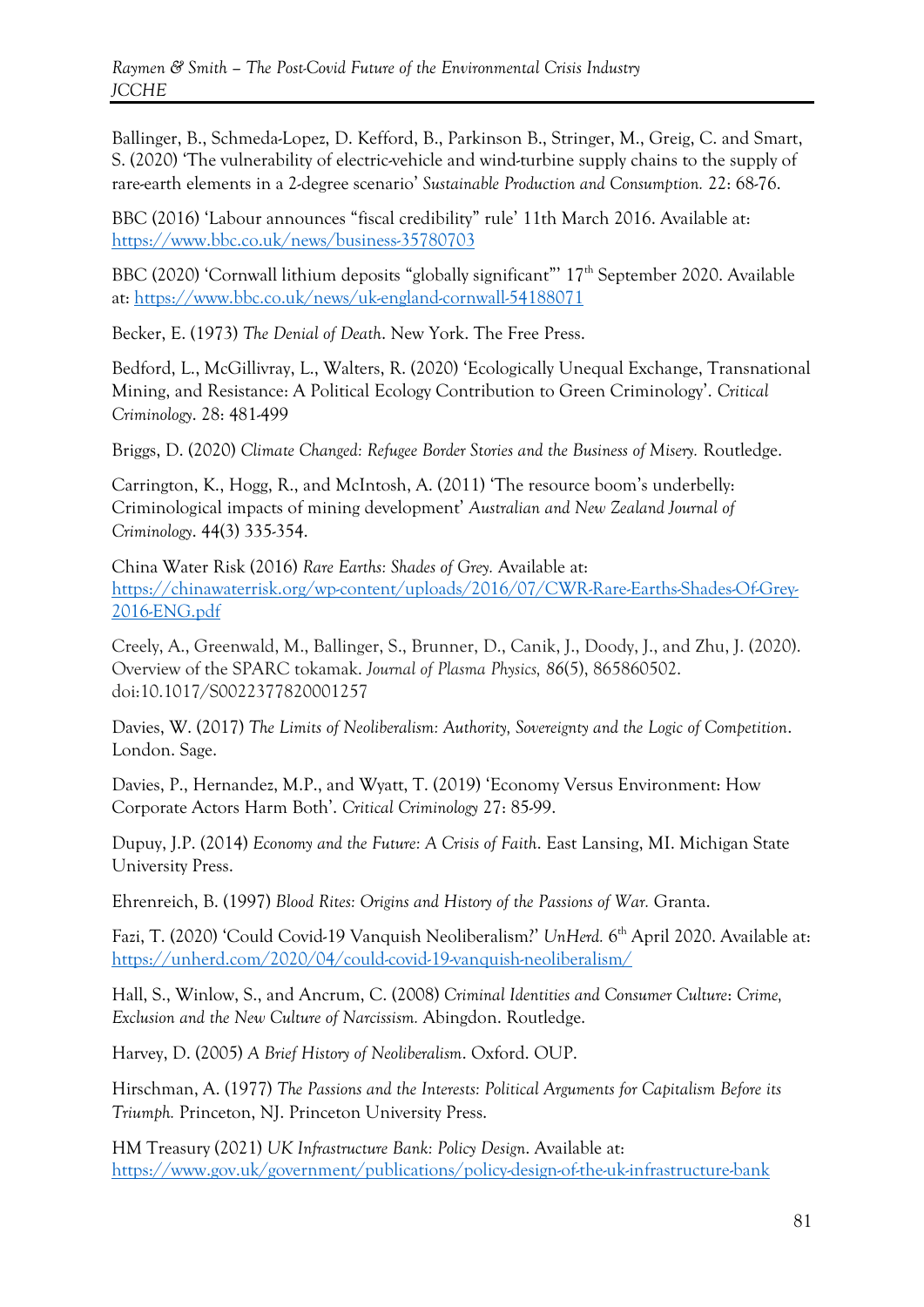Hochuli, A., Hoare, G., and Cunliffe, P. (2021) *The End of the End of History: Politics in the 21st Century*. Zero Books.

Hund, K., La Porta, D., Fabregas, T.P., Laing, T., and Drexhage, J. (2020) *Mineral for Climate Action: The Mineral Intensity of the Clean Energy Transition.* Washington DC, World Bank Group.

IATA (2021) 'Industry Statistics Fact Sheet: April 2021'. Available at: <https://www.iata.org/en/iata-repository/pressroom/fact-sheets/industry-statistics/>

IEA (2020) *Global Energy Review 2020*. April 2020. Available at: <https://www.iea.org/reports/global-energy-review-2020>

IEA (2021a) *The Role of Critical Minerals in Clean Energy Transitions: World Energy Outlook Special Report*. Available at: [https://www.iea.org/reports/the-role-of-critical-minerals-in-clean-energy](https://www.iea.org/reports/the-role-of-critical-minerals-in-clean-energy-transitions)[transitions](https://www.iea.org/reports/the-role-of-critical-minerals-in-clean-energy-transitions)

IEA (2021b) *Global Energy Review 2021: Renewables*. Available at: <https://www.iea.org/reports/global-energy-review-2021/renewables>

IRENA (2019) *Global Energy Transformation: A Roadmap to 2050*. Available at: [https://www.irena.org/DigitalArticles/2019/Apr/-](https://www.irena.org/DigitalArticles/2019/Apr/-/media/652AE07BBAAC407ABD1D45F6BBA8494B.ashx) [/media/652AE07BBAAC407ABD1D45F6BBA8494B.ashx](https://www.irena.org/DigitalArticles/2019/Apr/-/media/652AE07BBAAC407ABD1D45F6BBA8494B.ashx)

Jäger, A. and Zamora, D. (2021) 'Welfare without the welfare state: the death of the postwar welfarist consensus'. *New Statesmen.* 9<sup>th</sup> February 2021. Available at: [https://www.newstatesman.com/international/2021/02/welfare-without-welfare-state-death](https://www.newstatesman.com/international/2021/02/welfare-without-welfare-state-death-postwar-welfarist-consensus)[postwar-welfarist-consensus](https://www.newstatesman.com/international/2021/02/welfare-without-welfare-state-death-postwar-welfarist-consensus)

Jäger, A. and Zamora, D. (2020) 'Free Money for Surfers: A genealogy of the idea of universal basic income'. *LA Review of Books.* 17<sup>th</sup> April 2020. Available at: [https://lareviewofbooks.org/article/free-money-for-surfers-a-genealogy-of-the-idea-of-universal](https://lareviewofbooks.org/article/free-money-for-surfers-a-genealogy-of-the-idea-of-universal-basic-income/)[basic-income/](https://lareviewofbooks.org/article/free-money-for-surfers-a-genealogy-of-the-idea-of-universal-basic-income/)

Jowitt, S., Mudd, G. and Thompson, J. (2020) 'Future availability of non-renewable metal resources and the influence of environmental, social, and governance conflicts on metal production'. *Communications, Earth and Environment*. 1(13): 1-8

Kelton, S. (2015) 'The Failure of Austerity: Rethinking Fiscal Policy', *The Political Quarterly,* 86: 28-46.

Kelton, S. (2020) *The Deficit Myth: Modern Monetary Theory and How to Build a Better Economy.*  John Murray.

Kiggins, R.D. (Ed) (2015) *The Political Economy of Rare Earth Elements: Rising Powers and Technology Change*. Palgrave Macmillan.

Klein, N. (2007) *The Shock Doctrine: The Rise of Disaster Capitalism.* Penguin

Klein, N. (2014) *This Changes Everything*. Penguin.

Langkau, S. and Erdmann, M. (2018) 'Environmental Impacts of the Future Supply of Rare Eaths for Magnet Applications'. *Journal of Industrial Ecology.* [Online]. DOI: 10.1111/jiec.13090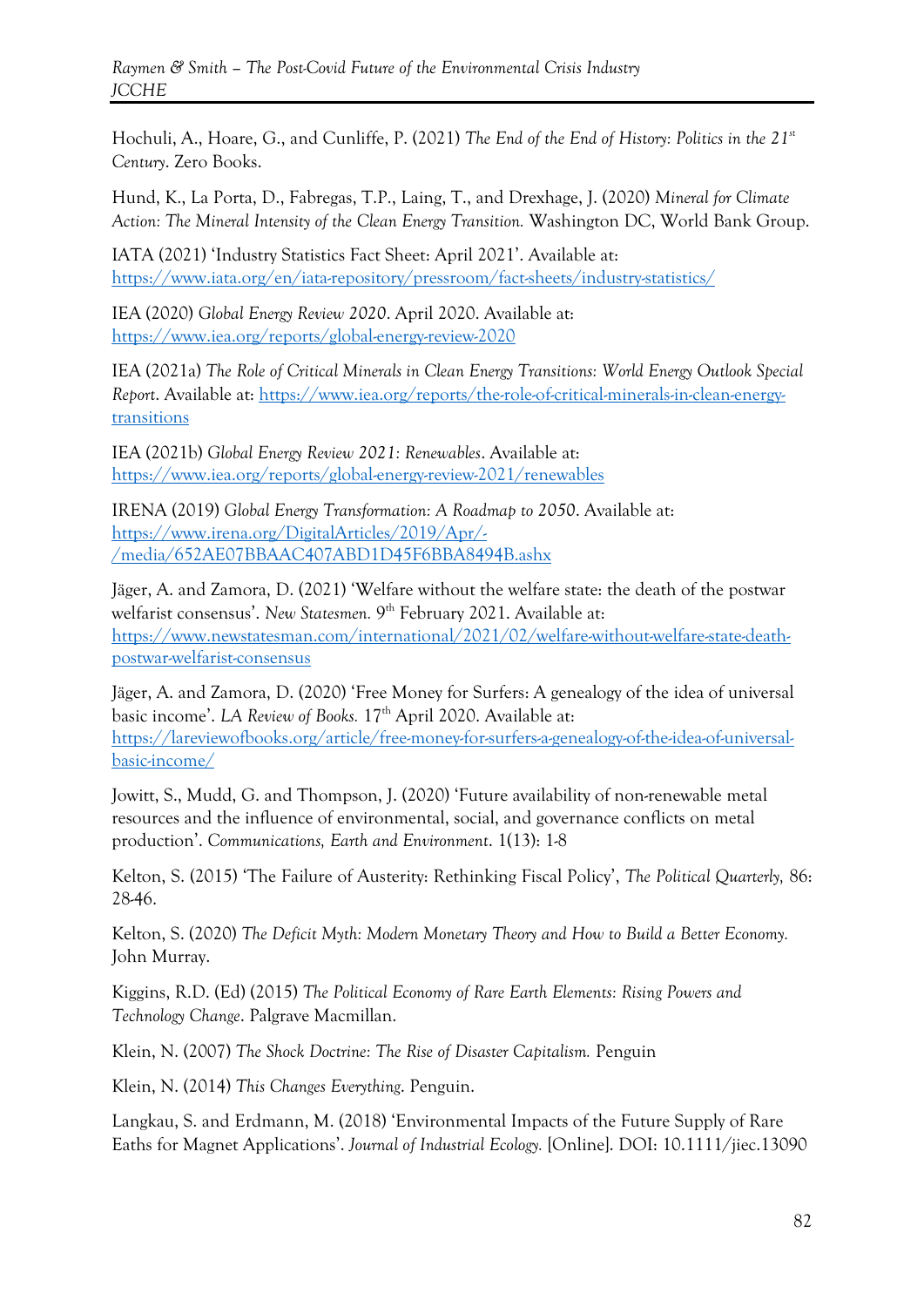Lee, J.C.K. and Wen, Z. (2018) 'Pathways for Greening the Supply of Rare Earth Elements in China'. *Nature Sustainability.* 1. 598-605

Looi, F. (2018) 'Controversial rare earths plant in fight for survival in Malaysia' *Al Jazeera*. 26<sup>th</sup> November 2018. Available online at:

[https://www.aljazeera.com/economy/2018/11/26/controversial-rare-earths-plant-in-fight-for](https://www.aljazeera.com/economy/2018/11/26/controversial-rare-earths-plant-in-fight-for-survival-in-malaysia)[survival-in-malaysia](https://www.aljazeera.com/economy/2018/11/26/controversial-rare-earths-plant-in-fight-for-survival-in-malaysia)

MacDonald, A. (2021) 'US faces uphill climb to rival China's rare earth magnet industry'. *The Wall Street Journal.* 11<sup>th</sup> April 2021. Available at: [https://www.wsj.com/articles/u-s-faces-uphill](https://www.wsj.com/articles/u-s-faces-uphill-climb-to-rival-chinas-rare-earth-magnet-industry-11618133603?mod=article_inline)[climb-to-rival-chinas-rare-earth-magnet-industry-11618133603?mod=article\\_inline](https://www.wsj.com/articles/u-s-faces-uphill-climb-to-rival-chinas-rare-earth-magnet-industry-11618133603?mod=article_inline)

Malm, A. (2020) *Corona, Climate, Chronic Emergency: War Communism in the 21st Century.*  London. Verso.

Malnick, E. and Gatten, E. (2021) 'Boris Johnson's Push for Net Zero Plunged into Chaos'. The Telegraph. 7<sup>th</sup> August, 2021. Available at: [https://www.telegraph.co.uk/politics/2021/08/07/boris-johnsons-push-net-zero-plunged](https://www.telegraph.co.uk/politics/2021/08/07/boris-johnsons-push-net-zero-plunged-chaos/)[chaos/](https://www.telegraph.co.uk/politics/2021/08/07/boris-johnsons-push-net-zero-plunged-chaos/)

Maughan, T. (2015) 'The Dystopian Lake filled by the world's tech lust' *BBC Future.* Available online:<https://www.bbc.com/future/article/20150402-the-worst-place-on-earth>

McClanahan, B. (2020) 'Earth-world-planet: Rural ecologies of horror and dark green criminology'. *Theoretical Criminology.* 24(4): 633-650

McGowan, T. (2013) *Enjoying What We Don't Have: The Political Project of Psychoanalysis.*  Nebraska University Press.

McGowan, T. (2016) *Capitalism and Desire: The Psychic Cost of Free Markets.* New York. Columbia University Press.

Mirowski, P. (2013) *Never Let a Serious Crisis Go to Waste: How Neoliberalism Survived the Financial Meltdown.* London. Verso.

Mitchell, W. and Wray, R. (2016) *Modern Monetary Theory and Practice: An Introductory Text*, London: Create Space

Mitchell, W. and Fazi, R. (2017) *Reclaiming the State,* London: Pluto Press

Monbiot, G. (2016) *How Did We Get Into This Mess?* London. Verso.

Monbiot, G. (2019) 'Capitalism is Destroying the Earth. We Need a New Human Right for Future Generations'. *The Guardian*. 15<sup>th</sup> March 2019. Available at: [https://www.theguardian.com/commentisfree/2019/mar/15/capitalism-destroying-earth](https://www.theguardian.com/commentisfree/2019/mar/15/capitalism-destroying-earth-human-right-climate-strike-children)[human-right-climate-strike-children](https://www.theguardian.com/commentisfree/2019/mar/15/capitalism-destroying-earth-human-right-climate-strike-children)

Nixon, R. (2011) *Slow Violence and the Environmentalism of the Poor.* Cambridge, MA. Harvard University Press.

Parenti, C. (2011) *Tropic of Chaos: Climate Change and the New Geography of Violence.* Public Affairs

Pitron, G. (2020) *The Rare Metals War*. Scribe.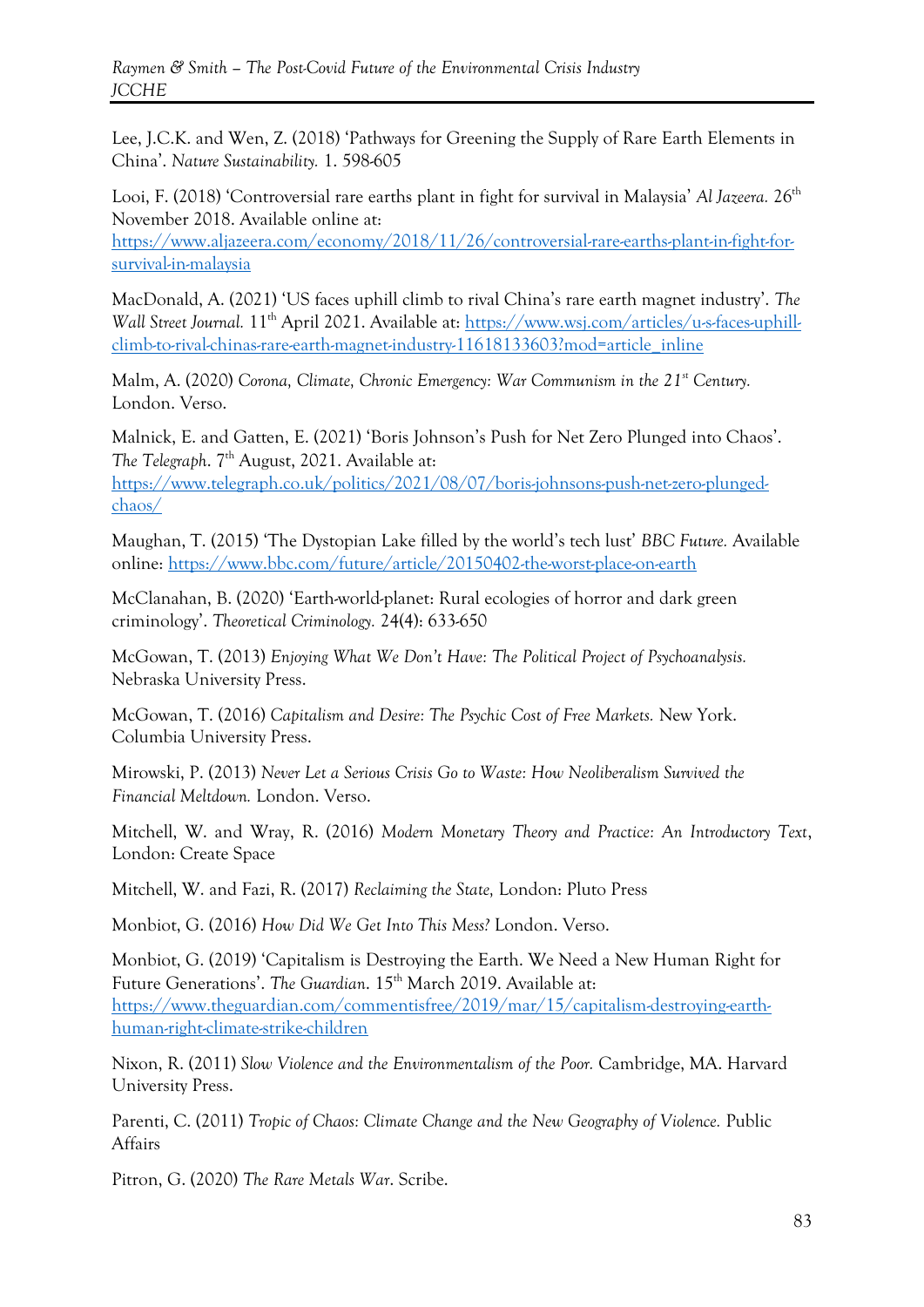Raymen, T. (2019) 'The Enigma of Social Harm and the Barrier of Liberalism: Why Zemiology Needs a Theory of the Good'. *Justice, Power, and Resistance*. 3(1): 134-63.

Raymen, T. (2021) 'The Assumption of Harmlessness' in P. Davies, P. Leighton, and T. Wyatt (Eds) *The Palgrave Handbook of Social Harm*. Palgrave Macmillan

Reuters (2021) 'US Rare Earths miner MP Materials to go public in \$1.47 billion deal'.  $15<sup>th</sup>$ July 2020. Available at: [https://www.reuters.com/article/us-mp-materials-ipo](https://www.reuters.com/article/us-mp-materials-ipo-idUSKCN24G1WT)[idUSKCN24G1WT](https://www.reuters.com/article/us-mp-materials-ipo-idUSKCN24G1WT)

Sanderson, H. (2020) 'TechMet wins US backing for Brazilian mining project'. *Financial Times.*  4<sup>th</sup> October 2020. Available at: [https://www.ft.com/content/e004e34d-6d8f-4ba1-ad45-](https://www.ft.com/content/e004e34d-6d8f-4ba1-ad45-687787a6606b) [687787a6606b](https://www.ft.com/content/e004e34d-6d8f-4ba1-ad45-687787a6606b)

Schwab, K. (2018) *Shaping the Future of the Fourth Industrial Revolution*. London. Penguin.

Schwab, K. (2020) 'A Better Economy is Possible. But We Need to Reimagine Capitalism to Do it'. *Time.* 21<sup>st</sup> October 2020. Available at: [https://time.com/collection/great](https://time.com/collection/great-reset/5900748/klaus-schwab-capitalism/)[reset/5900748/klaus-schwab-capitalism/](https://time.com/collection/great-reset/5900748/klaus-schwab-capitalism/)

Schwab, K and Malleret, T. (2020) *Covid-19: The Great Reset*. Forum Publishing.

Slobodian, Q. (2018) *Globalists: The End of Empire and the Birth of Neoliberalism.* Cambridge, MA. Harvard University Press.

Sloman, P. (2019) *Transfer State: The Idea of a Guaranteed Income and the Politics of Redistribution in Modern Britain*. Oxford. Oxford University Press.

Smith, O. and Brisman, A. (2021) Plastic waste and the Environmental Crisis Industry. *Critical Criminology* 29(1): 289-309.

Streeck, W. (2016) *How Will Capitalism End?* London. Verso.

Tcherneva, P. (2020) *The Case for a Job Guarantee*. Polity.

Turrell, A. (2021) 'The Race to Give Nuclear Fusion a Role in the Climate Emergency'. *The*  Guardian. 28<sup>th</sup> August 2021. Available at:

[https://www.theguardian.com/environment/2021/aug/28/the-race-to-give-nuclear-fusion-a](https://www.theguardian.com/environment/2021/aug/28/the-race-to-give-nuclear-fusion-a-role-in-the-climate-emergency)[role-in-the-climate-emergency](https://www.theguardian.com/environment/2021/aug/28/the-race-to-give-nuclear-fusion-a-role-in-the-climate-emergency)

United Nations Environment Programme (2019) *Emissions Gap Report 2019.* Available at: <https://www.unep.org/resources/emissions-gap-report-2019>

US Geological Survey (2021) *Mineral Commodity Summaries 2021*. Available at: <https://www.usgs.gov/centers/nmic/mineral-commodity-summaries>

Vidal, O., Goffé, B. and Arndt, N. (2013) 'Metals for a Low Carbon Society' *Nature Geoscience*. 6. 894-96.

Wainwright, G. and Mann, J. (2018) *Climate Leviathan: A Political Theory of our Planetary Future.*  London. Verso.

Wardell Armstrong (2021) 'Li4UK announces the first domestic production of Lithium Carbonate from UK sources'. 18<sup>th</sup> January 2021. Available at: [https://www.wardell-](https://www.wardell-armstrong.com/news/li4uk-announces-the-first-domestic-production-of-lithium-carbonate-from-uk-sources/)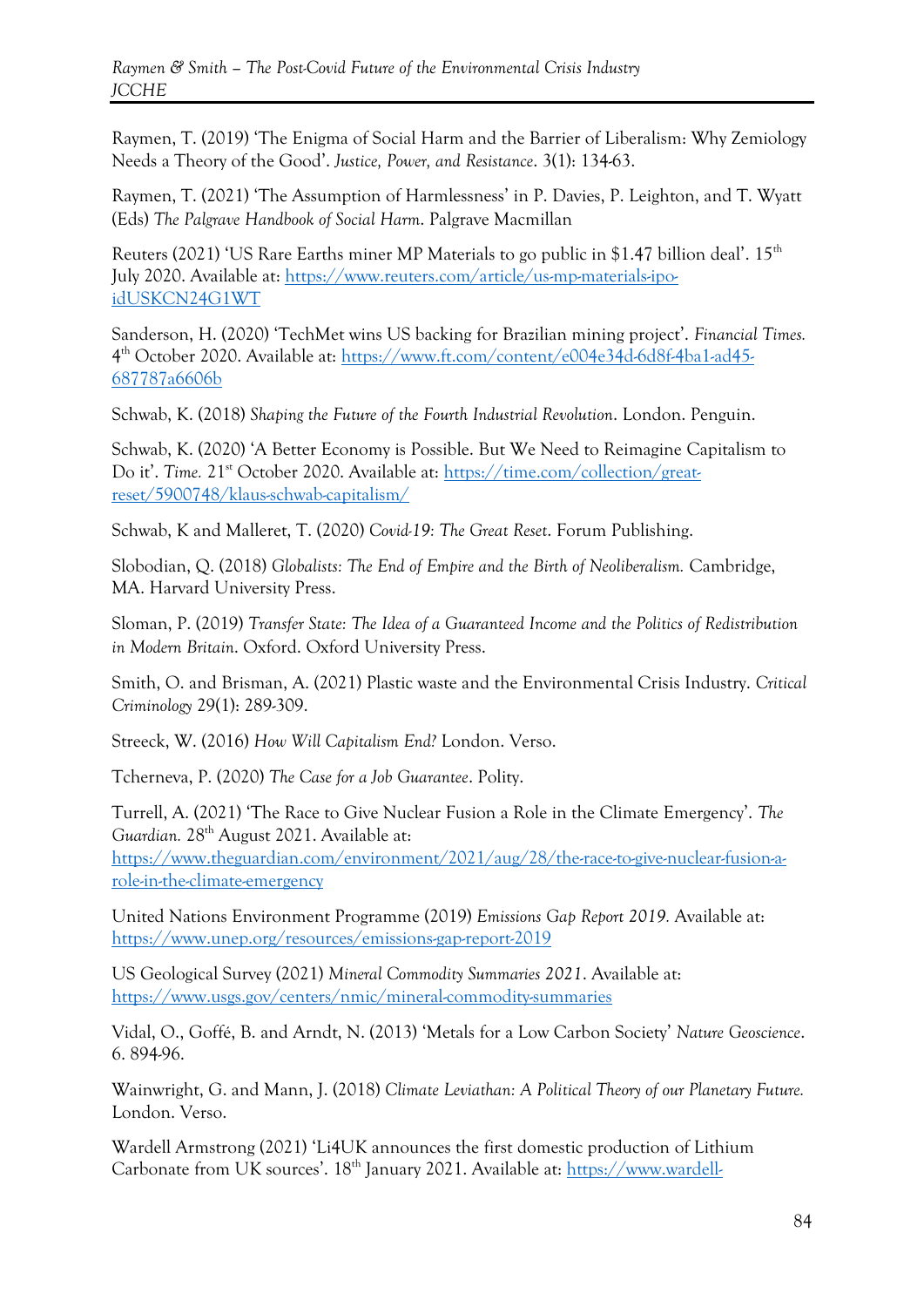*Raymen & Smith – The Post-Covid Future of the Environmental Crisis Industry JCCHE*

[armstrong.com/news/li4uk-announces-the-first-domestic-production-of-lithium-carbonate-from](https://www.wardell-armstrong.com/news/li4uk-announces-the-first-domestic-production-of-lithium-carbonate-from-uk-sources/)[uk-sources/](https://www.wardell-armstrong.com/news/li4uk-announces-the-first-domestic-production-of-lithium-carbonate-from-uk-sources/)

White, R. (2013) *Environmental Harm: An Eco-Justice Perspective*. Bristol. Policy Press.

The White House (2021) *Building Resilient Supply Chains, Revitalising American Manufacturing, and Fostering Broad-Based Growth: 100-Day Reviews under Executive Order 14017*. Available at: [https://www.whitehouse.gov/wp-content/uploads/2021/06/100-day-supply-chain-review](https://www.whitehouse.gov/wp-content/uploads/2021/06/100-day-supply-chain-review-report.pdf)[report.pdf](https://www.whitehouse.gov/wp-content/uploads/2021/06/100-day-supply-chain-review-report.pdf)

Winlow, S. and Hall, S. (2019) 'What Price Justice? The failures of the left and the political economy of the future'. *Gower Initiative for Modern Money Studies.* Available at: <https://gimms.org.uk/2019/01/02/what-price-justice/>

World Bank (2017) *The Growing Role of Minerals and Metals for a Low-Carbon Future*. Available at: [https://documents.worldbank.org/en/publication/documents](https://documents.worldbank.org/en/publication/documents-reports/documentdetail/207371500386458722/the-growing-role-of-minerals-and-metals-for-a-low-carbon-future)[reports/documentdetail/207371500386458722/the-growing-role-of-minerals-and-metals-for-a](https://documents.worldbank.org/en/publication/documents-reports/documentdetail/207371500386458722/the-growing-role-of-minerals-and-metals-for-a-low-carbon-future)[low-carbon-future](https://documents.worldbank.org/en/publication/documents-reports/documentdetail/207371500386458722/the-growing-role-of-minerals-and-metals-for-a-low-carbon-future)

Wübekke, J. (2015) China's Rare Earth Industry and End-Use: Security and Innovation' in R.D. Kiggins (Ed) *The Political Economy of Rare Earth Elements: Rising Powers and Technology Change*. Palgrave Macmillan. Pp. 20-42.

Zabyelina, U. and van Uhm, D. (Eds) (2020) *Illegal Mining: Organised Crime, Corruption and Ecocide in a Resource-Scarce World.* Palgrave Macmillan.

Zevin, A. (2019) *Liberalism at Large: The World According to the Economist.* London. Verso.

Zhu, Z., Pranolo, Y. and Cheng, C.Y. (2015) 'Separation of uranium and thorium from rare earths for rare earth production: A review'. *Minerals Engineering.* 77. 185-196.

## **Endnotes**

i In addition to the texts cited here, this video animation also provides a useful visual overview [\(https://www.youtube.com/watch?v=TDL4c8fMODk&t=53s\)](https://www.youtube.com/watch?v=TDL4c8fMODk&t=53s).

<sup>&</sup>lt;sup>ii</sup> Inflation can also be considered too low, with economists typically viewing 2% as an ideal level of inflation (Kelton, 2020). Therefore, concerns around large government deficits driving dangerous levels of inflation are often overstated. As Mitchell and Fazi (2017) observe, Japan has long maintained large government deficits without causing high levels of inflation.

iii It should be noted that this is not without concern for political and economic elites such as Schwab. On the following page to the quote cited above, he discusses his political concerns around MMT in a way that is typical of the anti-democratic tendencies of liberal globalists who have always been hostile to popular opinion (see Slobodian, 2018; Zevin, 2019). Schwab and Malleret (2020: 68) write: 'The idea [of MMT] is appealing and realizable, but it contains a major issue of social expectations and political control: once citizens realize that money can be found on a 'magic money tree", elected politicians will be under fierce and relentless public pressure to create more and more'.

<sup>&</sup>lt;sup>iv</sup> The Climate Change Act 2008 included the provision of legally binding carbon budgets, a statutory cap on greenhouse gas emissions. The UK met the first and second carbon budgets, is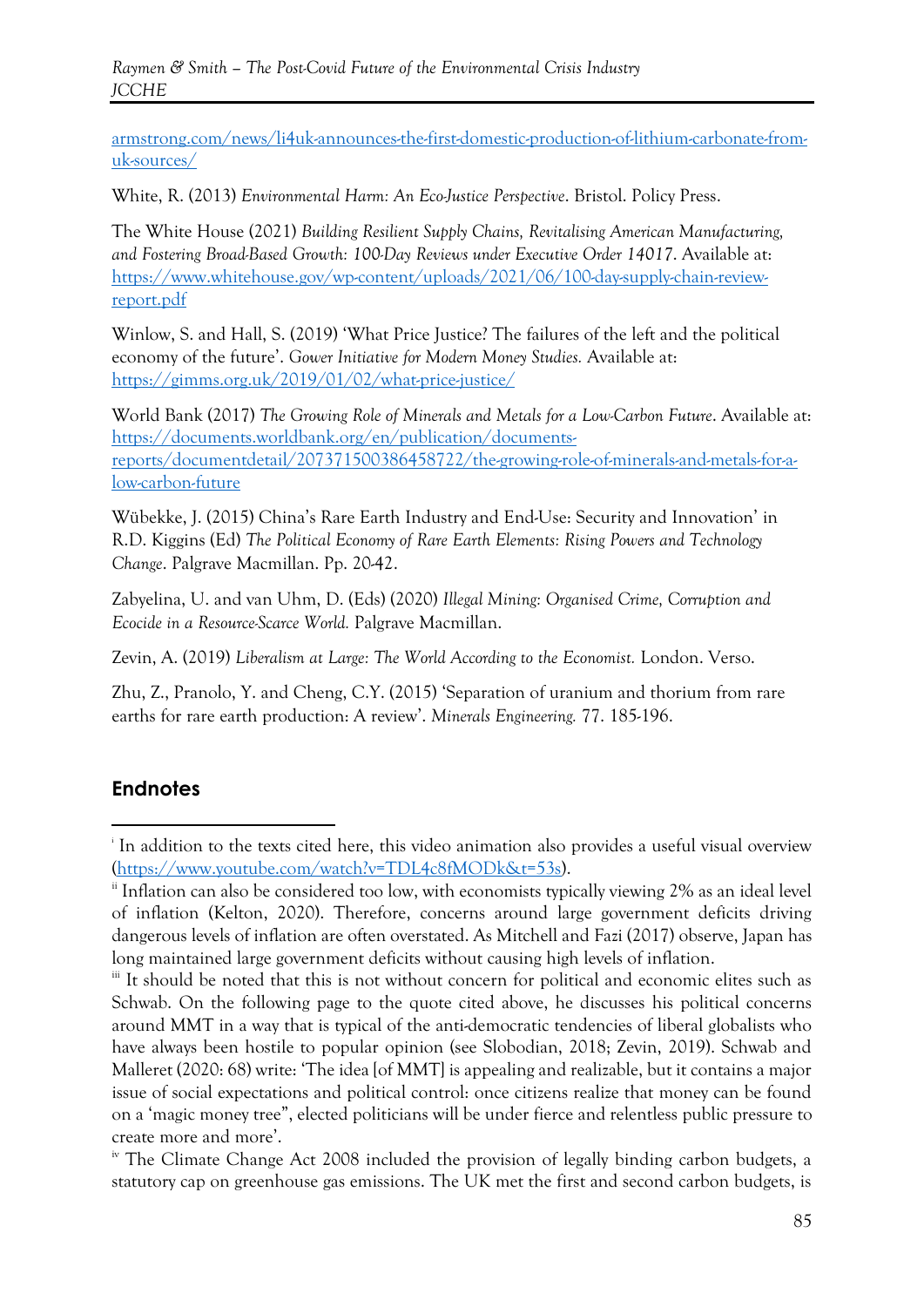currently in the process of meeting the targets of the third carbon budget, but is not on track to meet the  $4<sup>th</sup>$  or  $5<sup>th</sup>$  carbon budgets. The sixth carbon budget was the first to be set in line with net zero targets. While these carbon budgets are legally-binding, it is unclear how the seemingly inevitable transgression of these carbon budgets will be enforced.

v Szwarc et. al (2021) of the London School of Economics Grantham Research Institute on Climate Change and the Environment have also written about the potential of the UKIB. [https://www.lse.ac.uk/granthaminstitute/news/the-new-uk-infrastructure-bank-can-drive-the](https://www.lse.ac.uk/granthaminstitute/news/the-new-uk-infrastructure-bank-can-drive-the-just-transition-heres-how/)[just-transition-heres-how/](https://www.lse.ac.uk/granthaminstitute/news/the-new-uk-infrastructure-bank-can-drive-the-just-transition-heres-how/)

<sup>vi</sup> There have been individuals and groups who believe that the Covid-19 pandemic is not real and has been orchestrated or exaggerated in order to initiate the 'Great Reset'. For others, any mention of the Great Reset is viewed as a far-right conspiracy theory dog whistle. Neither position is valid. The former is fanciful conspiracy theorising, imagining some hidden power pulling the strings at a global level. The latter is to dismiss the fact that elites of the political and economic mainstream have made strong public calls for a Great Reset of the global economy, and that political and economic elites have frequently sought to take advantage of unexpected crises to pursue their own goals and ends (see Klein, 2007; Mirowski, 2013). For us, the Covid-19 pandemic has exposed the fragility of neoliberal capitalism and disrupted its normal functioning to such an extent that there is now a unique opportunity for a significant political-economic shift to pursue some of the goals of the Great Reset and the so-called 'fourth industrial revolution'. This is precisely the language that Klaus Schwab and Thierry Malleret (2020) have used in their book *Covid-19: The Great Reset.* 

vii See the following link for the details of the full announcement [https://pensana.co.uk/wp](https://pensana.co.uk/wp-content/uploads/2021/07/FINAL-Pensana-Company-Update-05.07.21.pdf)[content/uploads/2021/07/FINAL-Pensana-Company-Update-05.07.21.pdf](https://pensana.co.uk/wp-content/uploads/2021/07/FINAL-Pensana-Company-Update-05.07.21.pdf)

viii While this is the lowest increase projected, it needs to be put into perspective. The properties of REEs have almost magical qualities which make them indispensable for green energy technologies. However, they are used in extremely small quantities, and while they are abundant in the earth's crust, they are seldom found in high enough concentrations to be mined viably, and even where they are the separation and refinement process is time-consuming and resource intensive. Global production of all 17 REEs in 2020 amounted to only 240,000 metric tonnes, roughly 15,000 times less than total iron production (Pitron, 2020). Therefore, seven times increase in supply to meet growing demand is an extremely tall order.

<sup>ix</sup> The political cartoon accompanying this article actually sarcastically invokes the typical neoliberal discourse around fiscal policy. It depicts Boris Johnson as a hippie-like figure, covered in placards demanding environmental action, while a stern-looking Rishi Sunak – Chancellor of the Exchequer – is sat in front of a bank vault asking Johnson sardonically, 'And how do you propose to pay for all this, young man?'

x See for example, the written submission from the Wildlife and Countryside link to a parliamentary committee on freeports in 2020 <https://committees.parliament.uk/writtenevidence/5465/pdf/>

<sup>xi</sup> We are cognisant of the fact that this paper has not discussed nuclear power, and that to some readers this is a significant omission. According to the IAEA, it is the energy source for approximately 10% of global electricity and one third of global low-carbon electricity, making it the second largest low-carbon energy source for electricity production. Environmental activists, politicians and commentators have objected to nuclear power because it still produces greenhouse gases, produces long-lived radioactive waste, and there remains risks of nuclear meltdown, the consequences of which are catastrophic. However, there has been significant progress made around nuclear *fusion* reactors. These are substantially different from traditional